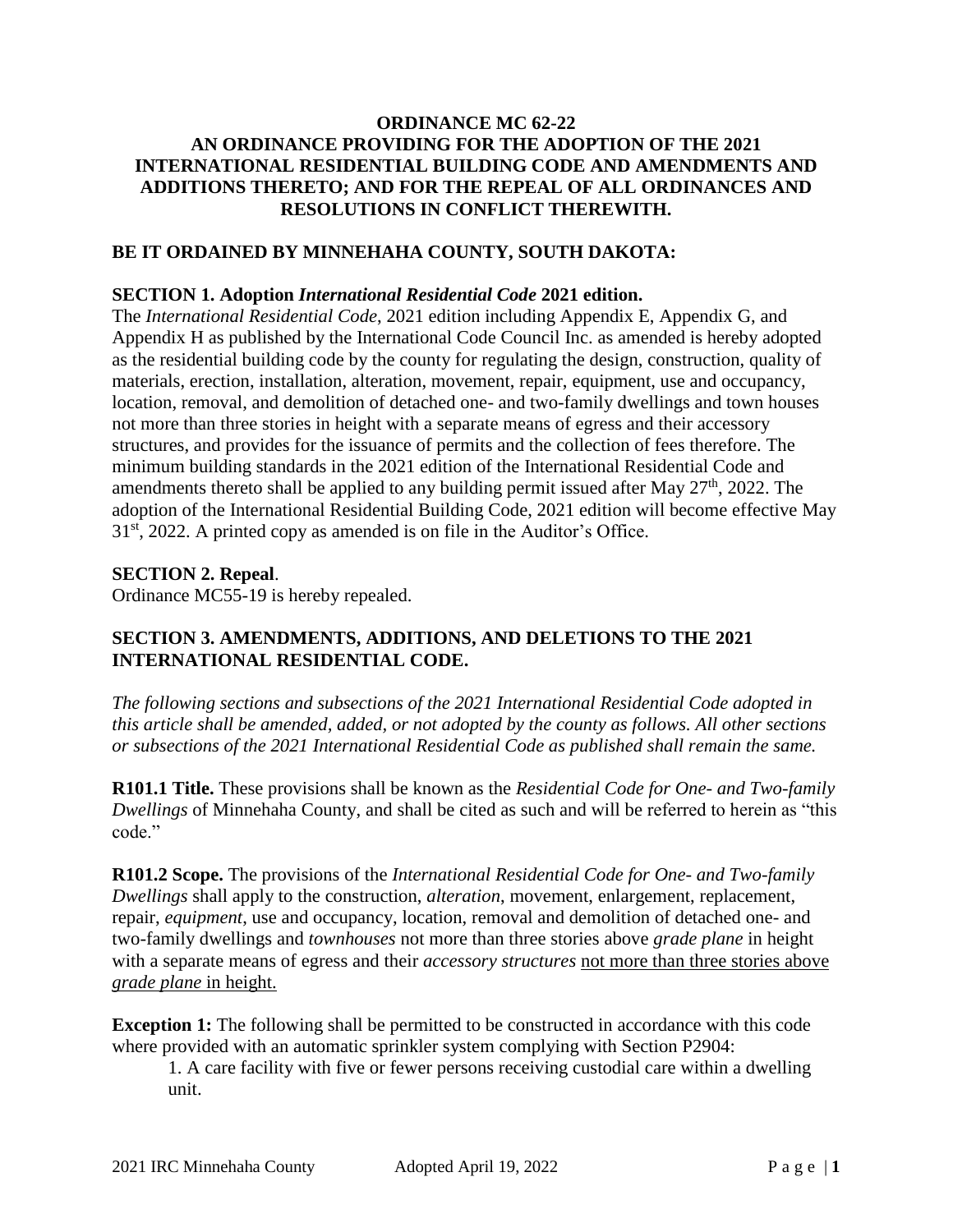2. A care facility with five or fewer persons receiving medical care within a dwelling unit.

3. A care facility for five or fewer persons receiving care that are within a single-family dwelling.

**Exception 2:** The following shall be permitted to be constructed in accordance with this code. A fire sprinkler system if installed may be in accordance with Section P2904.

1. Live/work units located in townhouses and complying with the requirements of Section 419 of the International Building Code.

2. Owner-occupied lodging houses with five or fewer guestrooms.

**Exception 3:** Existing buildings undergoing repair, alteration or additions and change of occupancies may be permitted to comply with the International Existing Building Code.

**R102.4.3 Electrical.** The term ICC Electrical Code shall mean the ICC Electrical Code as adopted by the State of South Dakota. ICC Electrical Code shall be administered by the State of South Dakota.

**R102.4.4 Gas**. The term International Fuel Gas Code shall mean the International Fuel Gas Code as adopted by the State of South Dakota. The International Fuel Gas Code shall be administered by the State of South Dakota.

**R102.4.5 Mechanical**. The term International Mechanical Code shall mean the International Mechanical Code as adopted by the State of South Dakota. The International Mechanical Code shall be administered by the State of South Dakota.

**R102.4.6 Plumbing**. The term ICC Plumbing Code shall mean the ICC Plumbing Code as adopted by the State of South Dakota. ICC Plumbing Code shall be administered by the State of South Dakota.

**R102.4.7 Property maintenance.** The term International Property Maintenance Code shall mean the International Property Maintenance Code as adopted by the State of South Dakota. The International Property Maintenance Code shall be administered by the State of South Dakota.

**R102.4.8 Fire prevention.** The term International Fire Code shall mean the International Fire Code as adopted by the State of South Dakota. The International Fire Code shall be administered by the State of South Dakota.

**R102.4.9 Energy**. The term International Energy Conservation Code shall mean the International Energy Conservation Code as adopted by the State of South Dakota. The International Energy Conservation Code shall be administered by the State of South Dakota.

**R103.1 Enforcement agency.** Minnehaha County Planning and Zoning is hereby created and the official in charge thereof shall be known as the building official.

**R103.2 Appointment.** Not adopted by Minnehaha County.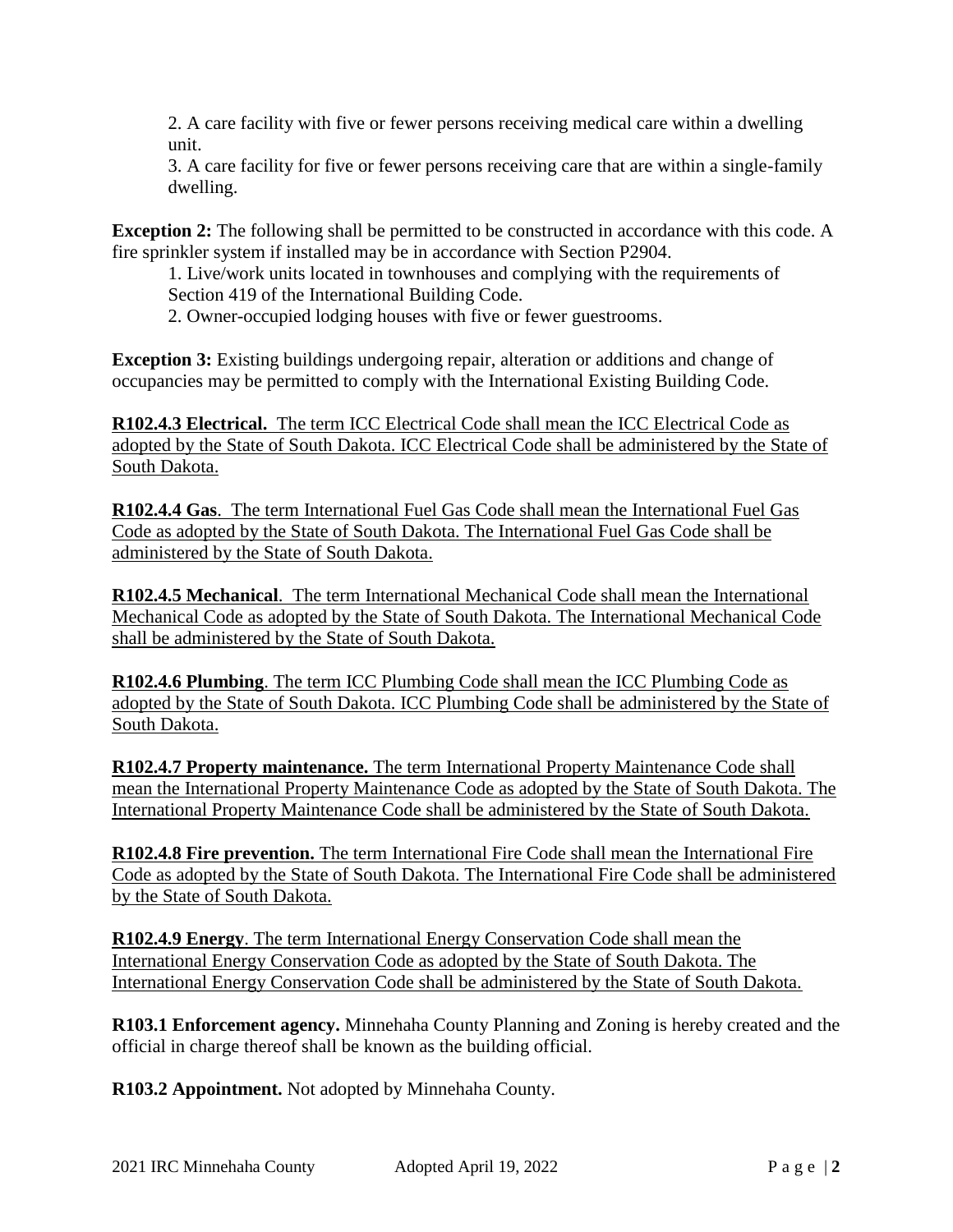**R104.8 Liability.** The building official, member of the board of appeals or employee charged with the enforcement of this code, while acting for the jurisdiction in good faith and with- out malice in the discharge of the duties required by this code or other pertinent law or ordinance, shall not thereby be rendered civilly or criminally liable personally and is hereby relieved from personal liability for any damage accruing to persons or property as a result of any act or by reason of an act or omission in the discharge of official duties.

This code shall not be construed to relieve from or lessen the responsibility of any person owning, operating, or controlling any building or structure for any damages to persons or property caused by defects, nor shall the code enforcement agency or the county be held as assuming any such liability by reason of the inspection authorized by this code or any permits or certificates issued under this code.

**R104.8.1 Legal defense.** Any suit or criminal complaint instituted against an officer or employee because of an act performed by that officer or employee in the lawful discharge of duties and under the provisions of this code shall be afforded all the protection provided by the County's liability insurance and any immunities and defenses provided by other applicable state and federal law and defended by legal representatives of the *jurisdiction* until the final termination of the proceedings. The *building official* or any subordinate shall not be liable for cost in any action, suit or proceeding that is instituted in pursuance of the provisions of this code.

**R105.1 Required.** Any owner or owner's authorized agent who intends to construct, enlarge, alter, repair, move, demolish or change the occupancy of a building or structure, or to erect, install, enlarge, alter, repair, remove, convert or replace any electrical, gas, mechanical or plumbing system, the installation of which is regulated by this code, or to cause any such work to be performed, shall first make application to the *building official* and obtain the required *permit*. The building official may exempt permits for minor work.

**R105.2 Work exempt from permit.** Exemption from *permit* requirements of this code shall not be deemed to grant authorization for any work to be done in any manner in violation of the provisions of this code or any other laws or ordinances of this *jurisdiction*. *Permits* shall not be required for the following:

#### **Building:**

1. One-*story* detached *accessory structures,* provided that the floor area does not exceed 120 square feet  $(11 \text{ m}^2)$ . Such structures must still meet applicable setback requirements of the 1990 Revised Zoning Ordinance for Minnehaha County, the 2001 Revised Joint Zoning Ordinance for Minnehaha County and the City of Dell Rapids, and the 2002 Revised Joint Zoning Ordinance for Minnehaha County and the City of Sioux Falls.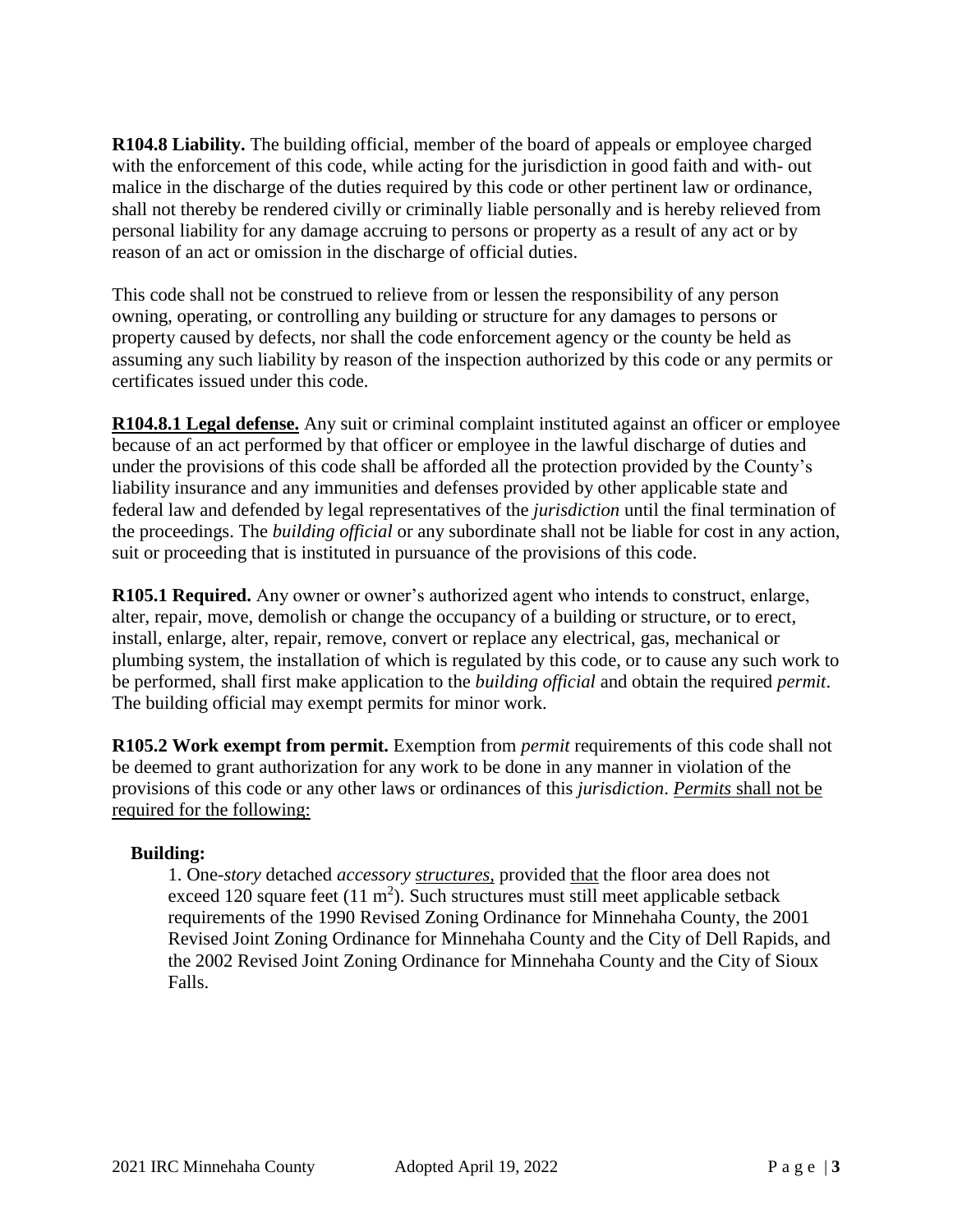2. Fences not over 6 feet (1829 mm) high. Fences must still meet applicable requirements of the 1990 Revised Zoning Ordinance for Minnehaha County, the 2001 Revised Joint Zoning Ordinance for Minnehaha County and the City of Dell Rapids, and the 2002 Revised Joint Zoning Ordinance for Minnehaha County and the City of Sioux Falls.

3. Retaining walls that are not over 4 feet (1219 mm) in height measured from the bottom of the grade elevation to the top of the wall, unless supporting a surcharge.

4. Water tanks supported directly upon *grade* if the capacity does not exceed 5,000 gallons (18,927 L) and the ratio of height to diameter or width does not exceed 2 to 1.

5. Sidewalks and driveways. A driveway permit may be required by the applicable road authority.

6. Painting, papering, tiling, carpeting, cabinets, counter tops and similar finish work.

7. Prefabricated swimming pools that are less than 18 inches (457 mm) deep.

8. Swings and other playground equipment.

9. Window awnings supported by an exterior wall that do not project more than 54 inches (1,372 mm) from the exterior wall and do not require additional support.

10. Uncovered decks not exceeding 200 square feet  $(18.58 \text{ m}^2)$  in area, that are not more than 30 inches (762 mm) above *grade* at any point, are not attached to a dwelling and do not serve the exit door required by Section R311.4. Such structures must still meet applicable setback requirements of the 1990 Revised Zoning Ordinance for Minnehaha County, the 2001 Revised Joint Zoning Ordinance for Minnehaha County and the City of Dell Rapids, and the 2002 Revised Joint Zoning Ordinance for Minnehaha County and the City of Sioux Falls.

#### **Electrical:**

1. *Listed* cord-and-plug connected temporary decorative lighting.

2. Reinstallation of attachment plug receptacles but not the outlets therefor.

3. Replacement of branch circuit overcurrent devices of the required capacity in the same location.

4. Electrical wiring, devices, *appliances,* apparatus or *equipment* operating at less than 25 volts and not capable of supplying more than 50 watts of energy.

5. Minor repair work, including the replacement of lamps or the connection of *approved*  portable electrical *equipment* to *approved* permanently installed receptacles.

**Gas:**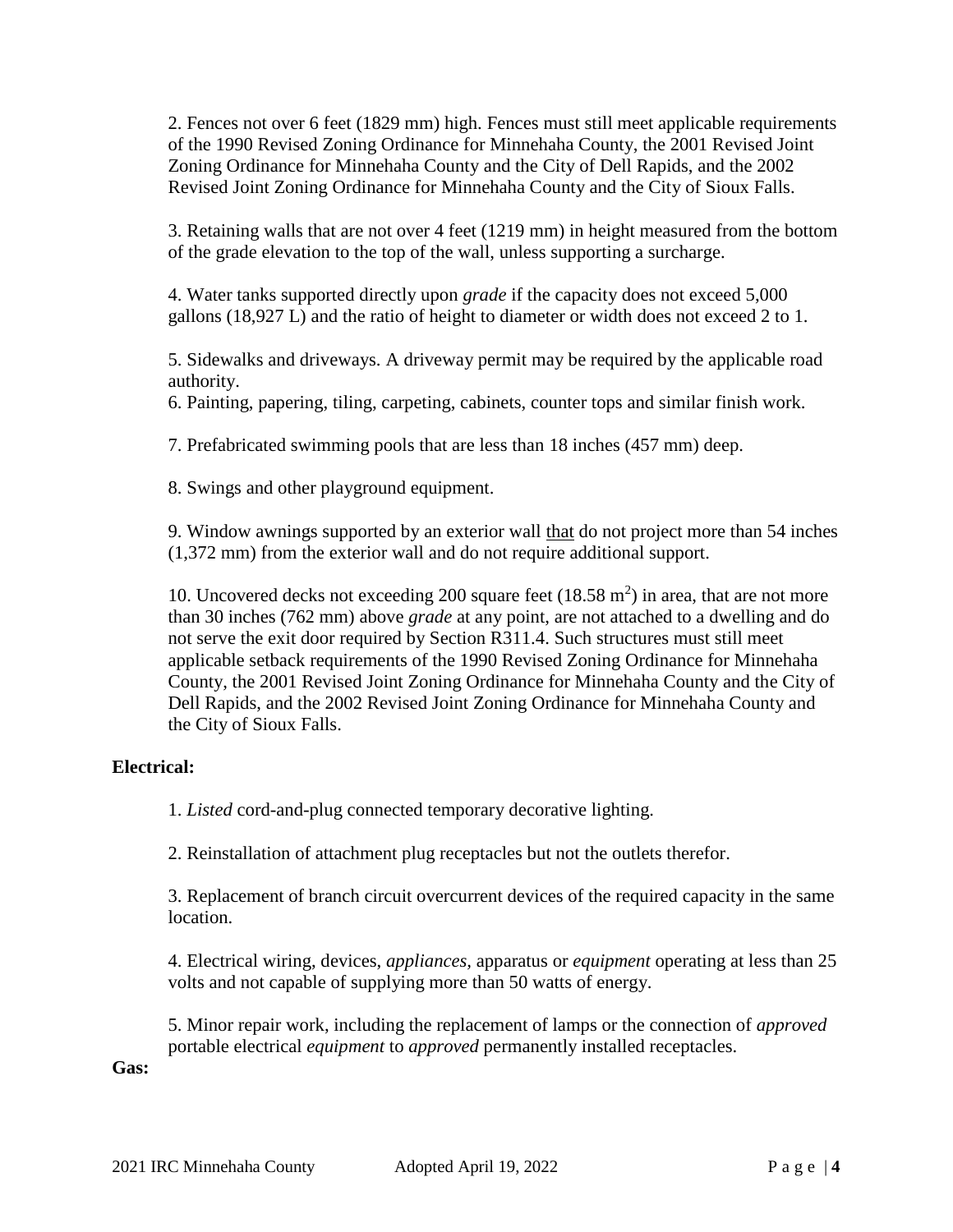1. Portable heating, cooking or clothes drying *appliances*.

2. Replacement of any minor part that does not alter approval of *equipment* or make such *equipment* unsafe.

3. Portable-fuel-cell *appliances* that are not connected to a fixed piping system and are not interconnected to a power grid.

#### **Mechanical:**

1. Portable heating *appliances*.

2. Portable ventilation *appliances*.

3. Portable cooling units.

4. Steam, hot- or chilled-water piping within any heating or cooling *equipment* regulated by this code.

5. Replacement of any minor part that does not alter approval of *equipment* or make such *equipment* unsafe.

6. Portable evaporative coolers.

7. Self-contained refrigeration systems containing 10 pounds (4.54 kg) or less of refrigerant or that are actuated by motors of 1 horsepower (746 W) or less.

8. Portable-fuel-cell *appliances* that are not connected to a fixed piping system and are not interconnected to a power grid.

#### **Plumbing:**

1. The stopping of leaks in drains, water, soil, waste or vent pipe; provided, however, that if any concealed trap, drainpipe, water, soil, waste or vent pipe becomes defective and it becomes necessary to remove and replace the same with new material, such work shall be considered as new work and a *permit* shall be obtained and inspection made as provided in this code.

2. The clearing of stoppages or the repairing of leaks in pipes, valves or fixtures, and the removal and reinstallation of water closets, provided such repairs do not involve or require the replacement or rearrangement of valves, pipes or fixtures.

**R105.5 Expiration.** Every *permit* issued shall become invalid 365 days after its issuance. The *building official* is authorized to grant, in writing, one extension of time, for a period not more than 180 days. The extension shall be requested in writing and any fees paid before the original permit expires.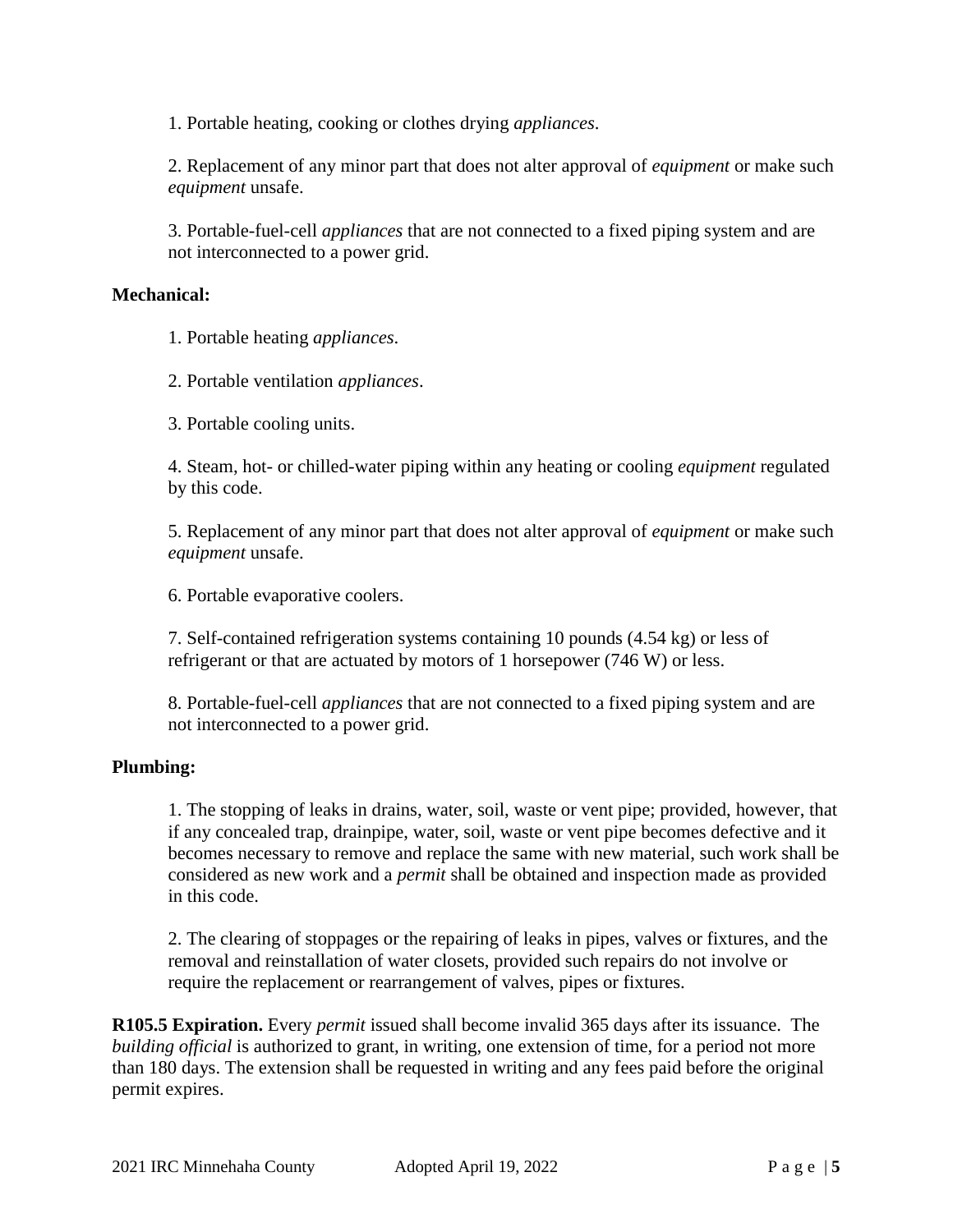**R106.1 Submittal documents.** Submittal documents consisting of *construction documents*, and other data shall be submitted with each application for a *permit.* The *construction documents*  shall be prepared by a registered *design professional* where required by the statutes of the *jurisdiction* in which the project is to be constructed. Where special conditions exist, the *building official* is authorized to require additional *construction documents* to be prepared by a registered *design professional*.

**Exception:** The *building official* is authorized to waive the submission of *construction documents* and other data not required to be prepared by a registered *design professional* if it is found that the nature of the work applied for is such that reviewing of *construction documents* is not necessary to obtain compliance with this code.

**R106.1.6 Energy efficiency**. Construction documents for detached one- and two-family dwellings and townhomes shall be provided with the intended R-value for the ceilings, walls, floors, basement walls (if finished), slab perimeter R-value and depth, and crawl space walls.

**R106.1.7 Foundation reinforcement.** Construction for detached one- and two-family dwellings and town houses shall be provided with the intended reinforcement of foundation walls referenced in Tables R404.1.1(2), R404.1.1(3), and R404.1.1(4) for reinforced masonry foundation walls; Tables R404.1.2(2), R404.1.2(3), R404.1.2(4), and R404.1.1(8) for flat concrete foundation walls; Tables 404.1.2(5) and R404.1.2(6) for waffle-grid basement walls; and Table R404.1.2(7) for screed-grid basement walls where the foundation wall exceeds the provisions for plain masonry and concrete foundation walls.

**R106.3.1 Approval of construction documents.** Where the *building official* issues a *permit*, the *construction documents* shall be submitted and reviewed One set of *construction documents* so reviewed shall be retained by the *building official.*

**R108.2 Schedule of permit fees.** On buildings, structures, electrical, gas, mechanical and plumbing systems or *alterations* requiring a *permit*, a fee for each *permit* shall be paid as required, in accordance with the schedule as established by Minnehaha County.

The fee schedules for the issuance of a building permit shall be as follows: **Table No. 1-A. Building Permit Fees**

| 1. Residential Structures           | $$60.00$ or 0.4% of the construction costs,                         |
|-------------------------------------|---------------------------------------------------------------------|
| 2. Commercial/Industrial Structures | whichever is greater.<br>\$100.00 or 1% of the construction costs,  |
| 3. Agricultural Structures          | whichever is greater.<br>\$30.00 or 0.2% of the construction costs, |
|                                     | whichever is greater.                                               |
| 4. Temporary Building Permit Fee    | \$60.00                                                             |
| 5. Building Permit Extension        | \$50.00 (maximum 180 days)                                          |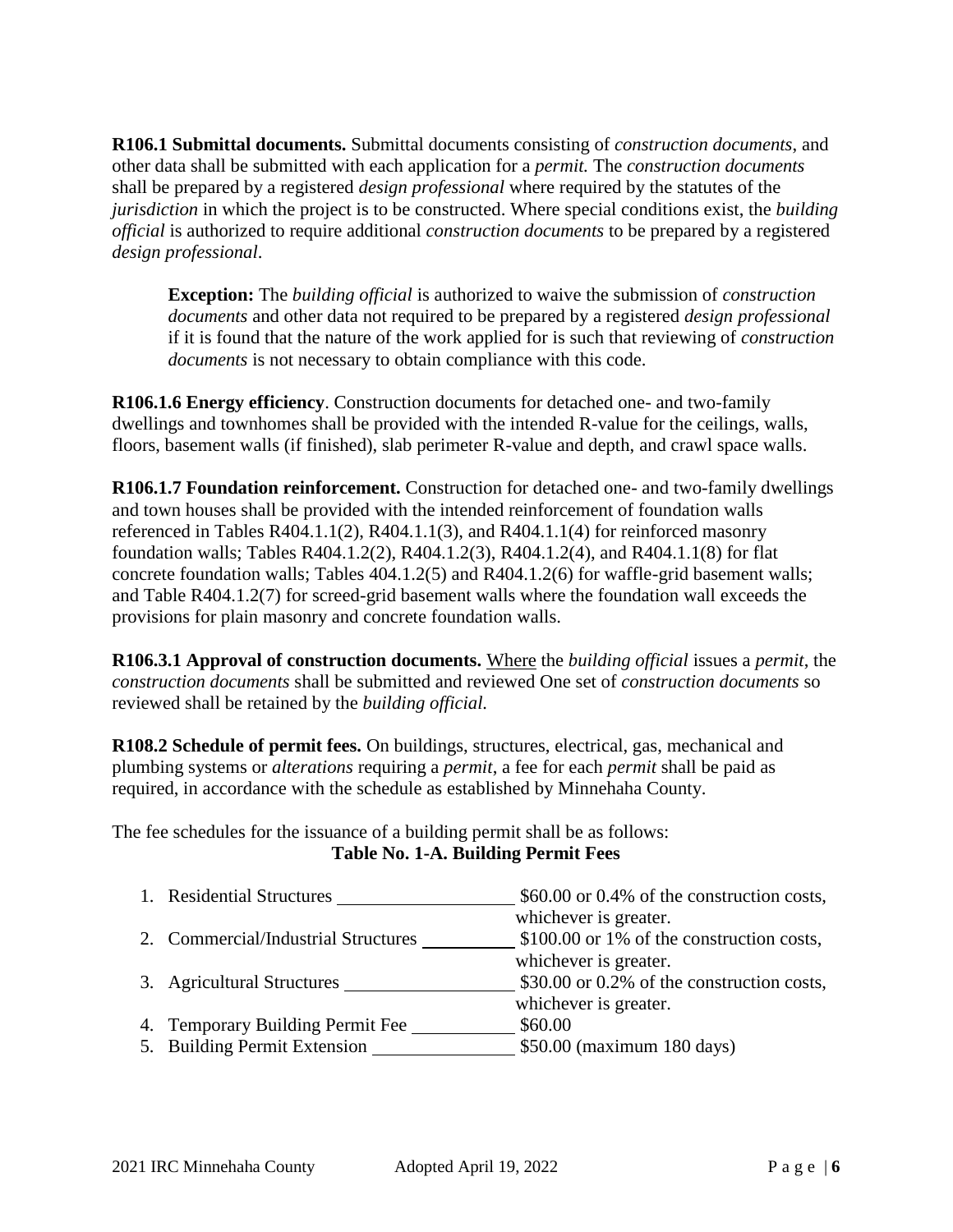#### **Table No. 1-B. Other Inspections and Fees**

- 1. Inspections outside of normal business hours, per hour\* (minimum charge – one hour) \$70.00
- 2. Inspections for which no fee is specifically indicated, per hour\*  $(\text{minimum charge} - \text{one hour})$  \$70.00
- 3. Change of Occupancy/Use Zoning Permit  $$50.00$
- 4. Board of Appeals. Before the board takes any action, the party or parties requesting such hearing shall pay the fee of \$250.00. Under no condition shall said sum or any part thereof be refunded for failure of said request to be approved.
- 5. A mileage fee based on the current rate per mile authorized by the Internal Revenue Service shall be charged for any inspection occurring outside Minnehaha County.

**R108.3 Building permit valuations.** Building permit valuation shall include total value of the work for which a permit is being issued, such as electrical, gas, mechanical, plumbing equipment, and other permanent systems, including materials and labor. If, in the opinion of the building official, the valuation is underestimated on the application, the permit shall be denied, unless the applicant can show detailed estimates to meet the approval of the building official.

**R108.6 Work commencing before permit issuance.** Any person who commences any work on a building or structure before obtaining the necessary permits shall be subject to a fee equal to the required permit fee. The building official may apply said fee for each week the required permit is not obtained. Such fees are in addition to the required permit fees. Legal and/or civil proceedings may also be commenced.

**R108.7 Delinquent accounts.** The administrative authority may refuse to issue permits or conduct inspections for any person or business whose account is delinquent.

**R109.1.1 Footing inspection.** Inspection of the footing shall be made after poles or piers are set or trenches or *basement* areas are excavated and any required forms erected and any required reinforcing steel is in place and supported prior to the placing of concrete. The footing inspection shall include excavations for thickened slabs intended for the support of bearing walls, partitions, structural supports, or *equipment* and special requirements for wood foundations.

**R109.1.2 Plumbing, mechanical, gas and electrical systems inspections**. Shall be made by the State of South Dakota.

**R109.1.3 Floodplain inspections.** For construction in flood hazard areas as established by 2017 Floodplain Management Ordinance for Minnehaha County upon placement of the lowest floor, including *basement*, and prior to further vertical construction, the floodplain administrator shall require submission of documentation, prepared and sealed by a registered *design professional*, of the elevation of the lowest floor, including *basement*, required in 2017 Floodplain Management Ordinance for Minnehaha County.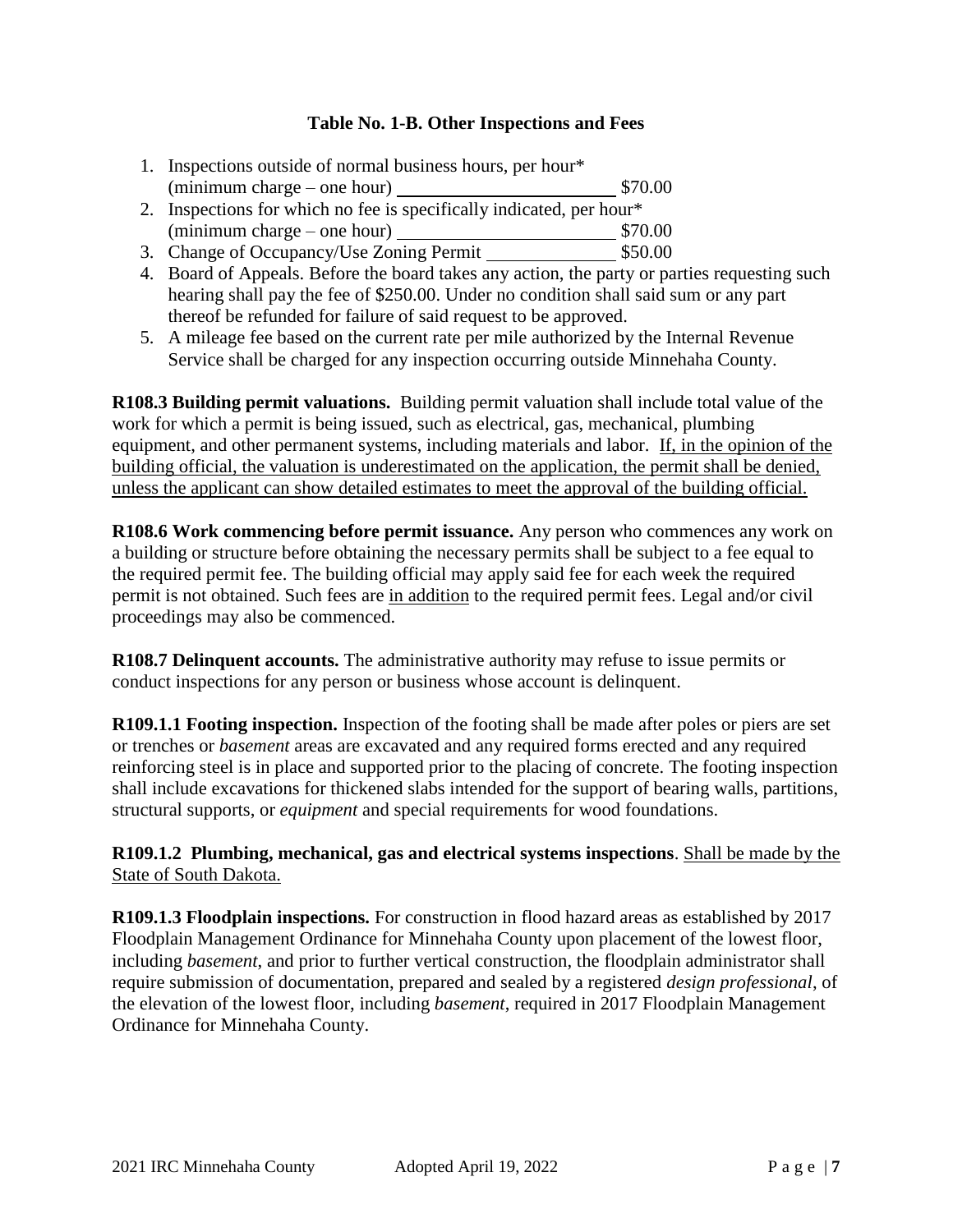**R109.1.6.1 Elevation documentation**. If located in a flood hazard area, the documentation of elevations required in Section R322.1.10 shall be submitted to the floodplain administrator prior to the final inspection.

**R110.1 Use and change of occupancy.** A building or structure shall not be used or occupied, and a change of occupancy or change of use of a building or structure or portion thereof shall not be made until the building official has completed a final inspection and all construction and code requirements have been met to the building official's satisfaction. Approval of a final inspection shall not be construed as an approval of a violation of the provisions of this code or of other ordinances of the county.

**[A] 110.3 Certificate issued.** After the *building official* inspects the building and does not find violations of the provisions of this code or other laws that are enforced by the Planning and Zoning Department, the *building official* may issue a certificate of occupancy containing the following:

1. The permit number.

2. The address of the structure.

3. A statement that the described portion of the structure has been inspected for compliance with the requirements of this code for the occupancy and division of occupancy and the use for which the proposed occupancy is classified.

4. The name of the *code official*.

5. The edition of the code under which the permit was issued.

6. If an automatic sprinkler system is provided and whether the sprinkler system is required.

7. Any special stipulations and conditions of the building permit.

**R110.6 Placards.** Placards or inspection record tags placed on the job by the inspectors to indicate approval of the work inspected shall not be removed, except when authorized by the building official.

**R112.1 General.** In order to hear and decide appeals of orders, decisions or determinations made by the building official or employee relative to the application and interpretation of this code, there shall be and is hereby created a Board of Appeals consisting of the members of the Minnehaha County Planning Commission. The Planning Commission acting as the board of appeals may call upon experts in the field of architecture, engineering and construction before making a decision on any appeal coming before them.

**R112.2 Limitations on authority.** An application for appeal shall be based on a claim that the true intent of this code or the rules legally adopted thereunder have been incorrectly interpreted,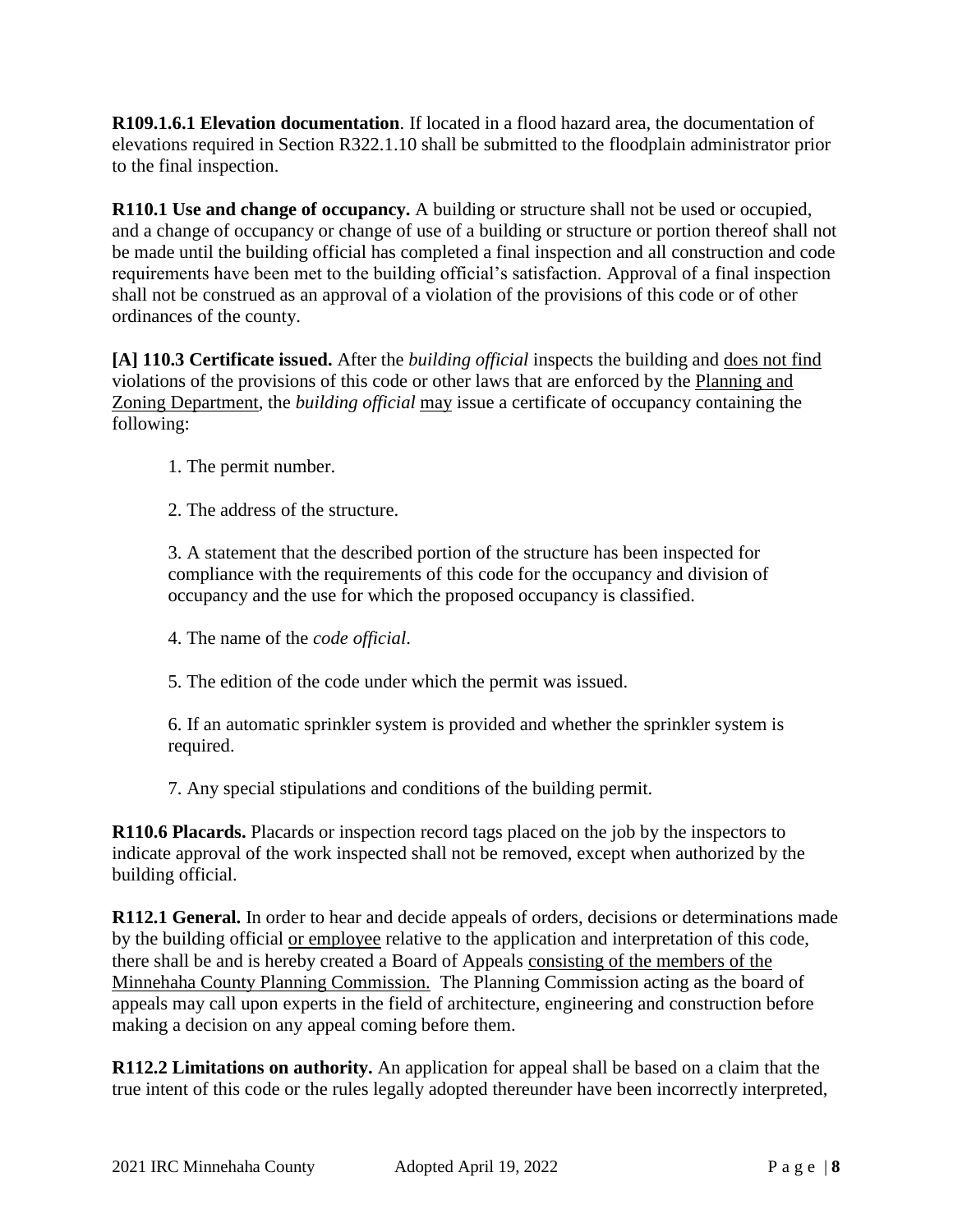the provisions of this code do not fully apply or an equally good or better form of construction is proposed. The board shall not have authority relative to the interpretation of the administrative provisions of this code nor shall the board be empowered to waive requirements of this code.

**R113.3 Prosecution of violation.** If the notice of violation is not complied with in the time prescribed by such notice, the *building official* is authorized to request the legal counsel of the *jurisdiction* to deem the violation as a strict liability offense and institute the appropriate proceeding at law or in equity to restrain, correct or abate such violation, or to require the removal or termination of the unlawful occupancy of the building or structure in violation of the provisions of this code or of the order or direction made pursuant thereto.

**Section R202. Definitions.** Add the following definition.

**Strict liability offense.** An offense in which the prosecution in a legal proceeding is not required to prove criminal intent as a part of its case. It is enough to prove that the defendant either did an act which was prohibited or failed to do an act which the defendant was legally required to do.

| <b>GROUND</b><br><b>SNOW</b> |               |                                 | WIND DESIGN               |                                          | <b>SEISMIC</b><br><b>DESIGN</b> | <b>FROM</b>               |                                         | <b>SUBJECT TO DAMAGE</b> |                              |                                                                                                                         |                           | <b>UNDERLAYMENT</b> |  |  |  |  |  |  |  |  |  |  |  | <b>FLOOD</b> | AIR<br>FREEZING | <b>MEAN</b><br><b>ANNUAL</b> |
|------------------------------|---------------|---------------------------------|---------------------------|------------------------------------------|---------------------------------|---------------------------|-----------------------------------------|--------------------------|------------------------------|-------------------------------------------------------------------------------------------------------------------------|---------------------------|---------------------|--|--|--|--|--|--|--|--|--|--|--|--------------|-----------------|------------------------------|
| LOAD                         | Wind<br>Speed | Topogr-<br>aphic<br>Effects $k$ | Special<br>wind<br>region | Windborne<br>Debris<br>zone <sup>m</sup> | CATEG-<br>ORY <sup>f</sup>      | $\text{ering}^{\text{a}}$ | Weath- Frost line<br>depth <sup>b</sup> | Termite <sup>c</sup>     | <b>REQUIRED</b> <sup>h</sup> | <b>HAZARDS</b> <sup>8</sup>                                                                                             | <b>INDEX</b> <sup>i</sup> | <b>TEMP</b>         |  |  |  |  |  |  |  |  |  |  |  |              |                 |                              |
| 40 <sub>psf</sub>            | 112           | NO.                             | NO.                       | NO.                                      | A                               | Severe                    | 42 Inches<br>(1067<br>mm)               | Slight to<br>Moderate    | Yes                          | Minnehaha County<br>entered the regular<br>phase of the National<br>Flood Insurance<br>Program on<br>September 5, 1979. | 3.000                     | 46 degrees F        |  |  |  |  |  |  |  |  |  |  |  |              |                 |                              |

**TABLE R301.2 CLIMATIC AND GEOGRAPHIC DESIGN CRITERIA**

# **MANUAL J DESIGN CRITERIA<sup>a</sup>**

| Elevation           | Altitude<br>correction<br>factor | Coincident wet<br>bulb      | Indoor winter<br>design dry-bulb<br>temperature | Indoor winter<br>design dry-bulb<br>temperature | Outdoor winter<br>design dry-bulb<br>temperature | Heating<br>temperature<br>difference |
|---------------------|----------------------------------|-----------------------------|-------------------------------------------------|-------------------------------------------------|--------------------------------------------------|--------------------------------------|
| 1418                | 0.95                             | 72 degrees F                | 70 degrees F                                    | 70 degrees F                                    | $-11$ degrees F                                  | 81 degrees F                         |
|                     |                                  | Indoor summer               | Indoor summer                                   | Indoor summer                                   | Outdoor summer                                   | Cooling                              |
| Latitude            | Daily range                      | design relative<br>humidity | design relative<br>humidity                     | design dry-bulb<br>temperature                  | design dry-bulb<br>temperature                   | temperature<br>difference            |
| 43 degrees<br>North | M                                | 50% relative<br>humidity    | 50% relative<br>humidity                        | 75 degrees F                                    | 90 degrees F                                     | 15 degrees F                         |

For SI: 1 pound per square foot =  $0.0479$  kPa, 1 mile per hour =  $0.447$  m/s.

a. Where weathering requires a higher strength concrete or grade of masonry than necessary to satisfy the structural requirements of this code, the frost line depth strength required for weathering shall govern. The weathering column shall be filled in with the weathering index, "negligible," "moderate," or "severe" for concrete as determined from Figure R301.2(1). The grade of masonry units shall be determined from ASTM C34, ASTM C55, ASTM C62, ASTM C73, ASTM C90, ASTM C129, ASTM C145, ASTM C216, or ASTM C652.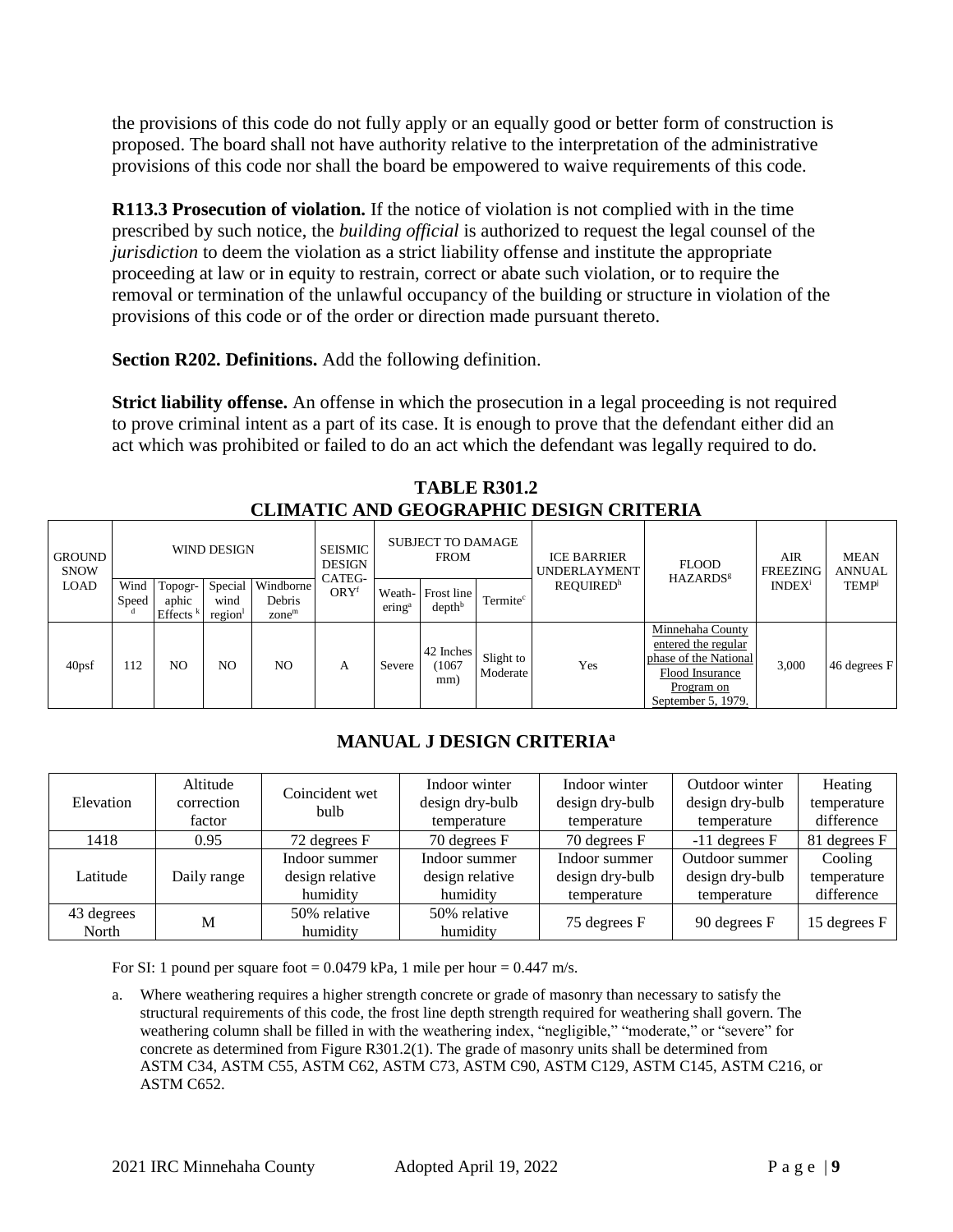- b. Where the frost line depth requires deeper footings than indicated in Figure R403.1(1), the frost line depth strength required for weathering shall govern. The jurisdiction shall fill in the frost line depth column with the minimum depth of footing below finish grade.
- c. The jurisdiction shall fill in this part of the table to indicate the need for protection depending on whether there has been a history of local subterranean termite damage.
- d. The jurisdiction shall fill in this part of the table with the wind speed from the basic wind speed map [Figure R301.2(2)]. Wind exposure category shall be determined on a site-specific basis in accordance with Section R301.2.1.4.
- e. The jurisdiction shall fill in this section of the table to establish the design criteria using Table 10A from ACCA Manual J or established criteria determined by the jurisdiction.
- f. The jurisdiction shall fill in this part of the table with the seismic design category determined from Section R301.2.2.1.
- g. The jurisdiction shall fill in this part of the table with the date of the jurisdiction's entry into the National Flood Insurance Program (date of adoption of the first code or ordinance for management of flood hazard areas); and the title and date of the currently effective Flood Insurance Study or other flood hazard study.
- h. In accordance with Sections R905.1.2, R905.4.3.1, R905.5.3.1, R905.6.3.1, R905.7.3.1, and R905.8.3.1, where there has been a history of local damage from the effects of ice damming, the jurisdiction shall fill in this part of the table with "YES." Otherwise, the jurisdiction shall fill in this part of the table with "NO."
- i. The jurisdiction shall fill in this part of the table with the 100-year return period air freezing index (BF-days) from Figure R403.3(2) or from the 100-year (99 percent) value on the National Climatic Data Center data table "Air Freezing Index-USA Method (Base 32°F)."
- j. The jurisdiction shall fill in this part of the table with the mean annual temperature from the National Climatic Data Center data table "Air Freezing Index-USA Method (Base 32°F)."
- k. In accordance with Section R301.2.1.5, where there is local historical data documenting structural damage to buildings due to topographic wind speed-up effects, the jurisdiction shall fill in this part of the table with "YES." Otherwise, the jurisdiction shall indicate "NO" in this part of the table.
- l. In accordance with Figure R301.2(2), where there is local historical data documenting unusual wind conditions, the jurisdiction shall fill in this part of the table with "YES" and identify any specific requirements. Otherwise, the jurisdiction shall indicate "NO" in this part of the table.
- m. In accordance with Section R301.2.1.2 the jurisdiction shall indicate the wind-borne debris wind zone(s). Otherwise, the jurisdiction shall indicate "NO" in this part of the table.
- n. The jurisdiction shall fill in these sections of the table to establish the design criteria using Table 1a or 1b from ACCA Manual J or established criteria determined by the jurisdiction.
- o. The jurisdiction shall fill in this section of the table using the Ground Snow Loads in Figures R301.2(3) and R301.2(4).

#### **TABLE R301.5 MINIMUM UNIFORMLY DISTRIBUTED LIVE LOADS (in pounds per square foot)**

| $\mu$ pounds per square room<br><b>USE</b>           | <b>UNIFORM</b><br><b>LOAD</b> | <b>CONCENTRATED</b><br><b>LOAD</b> |
|------------------------------------------------------|-------------------------------|------------------------------------|
| Uninhabitable attics without storage b               | 10                            |                                    |
| Uninhabitable attics with limited storage b, g       | 20                            |                                    |
| Habitable attics and attics served with fixed stairs | 30                            |                                    |
| Balconies (exterior) and decks <sup>e</sup>          | 40                            |                                    |
| Fire escapes                                         | 40                            |                                    |
| Guards                                               |                               | 200 <sup>h, i</sup>                |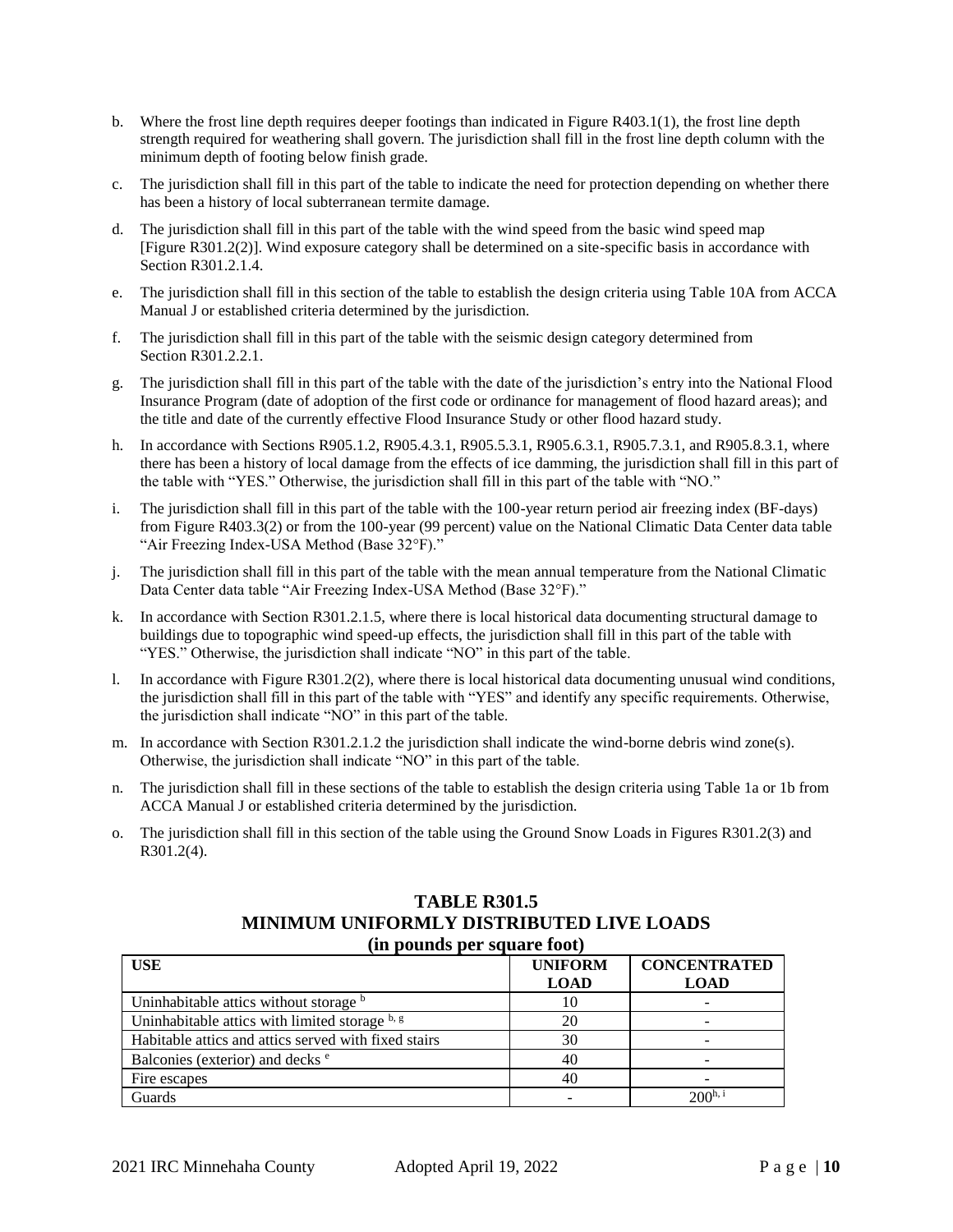| Guardrails in-fill components f        | -                | 50 <sup>h</sup>   |
|----------------------------------------|------------------|-------------------|
| Handrail <sup>d</sup>                  | 200 <sup>h</sup> |                   |
| Passenger vehicle garages <sup>a</sup> | 50 <sup>a</sup>  | 2000 <sup>h</sup> |
| Rooms                                  | 40               |                   |
|                                        | 30               |                   |
| <b>Stairs</b>                          | 40 <sup>c</sup>  | 300 <sup>c</sup>  |

For SI: 1 inch = 25.4 mm, 1 pound per square foot =  $0.0479$  kPa, 1 square inch =  $645$  mm<sup>2</sup>, 1 pound =  $4.45$  N.

- a. Elevated garage floors shall be capable of supporting the uniformly distributed live load or a 2,000-pound concentrated load applied on an area of 4 1/2 inches by 4 1/2 inches, whichever produces the greater stresses.
- b. Uninhabitable attics without storage are those where the clear height between joists and rafters is not more than 42 inches, or where there are not two or more adjacent trusses with web configurations capable of accommodating an assumed rectangle 42 inches in height by 24 inches in width, or greater, within the plane of the trusses. This live load need not be assumed to act concurrently with any other live load requirements.
- c. Individual stair treads shall be capable of supporting the uniformly distributed live load or a 300-pound concentrated load applied on an area of 2 inches by 2 inches, whichever produces the greater stresses.
- d. A single concentrated load applied in any direction at any point along the top. For a guard not required to serve as a handrail, the load need not be applied to the top element of the guard in a direction parallel to such element.
- e. See Section R507.1 for decks attached to exterior walls.
- f. Guard in-fill components (all those except the handrail), balusters, and panel fillers shall be designed to withstand a horizontally applied normal load of 50 pounds on an area equal to 1 square foot. This load need not be assumed to act concurrently with any other live load requirement.
- g. Uninhabitable attics with limited storage are those where the clear height between joists and rafters is 42 inches or greater, or where there are two or more adjacent trusses with web configurations capable of accommodating an assumed rectangle 42 inches in height by 24 inches in width, or greater, within the plane of the trusses.

The live load need only be applied to those portions of the joists or truss bottom chords where all of the following conditions are met:

- 1. The attic area is accessed from an opening not less than 20 inches in width by 30 inches in length that is located where the clear height in the attic is not less than 30 inches.
- 2. The slopes of the joists or truss bottom chords are no greater than 2 units vertical in 12 units horizontal.
- 3. Required insulation depth is less than the joist or truss bottom chord member depth.

The remaining portions of the joists or truss bottom chords shall be designed for a uniformly distributed concurrent live load of not less than 10 pounds per square foot.

- h. Glazing used in handrail assemblies and guards shall be designed with a load adjustment factor of 4. The load adjustment factor shall be applied to each of the concentrated loads applied to the top of the rail and to the load on the in-fill components. These loads shall be determined independent of one another, and loads are assumed not to occur with any other live load.
- i. Where the top of a guard system is not required to serve as a handrail, the single concentrated load shall be applied at any point along the top in the vertical downward direction and in the horizontal direction away from the walking surface. Where the top of a guard is also serving as the handrail, a single concentrated load shall be applied in any direction at any point along the top. Concentrated loads shall not be applied concurrently.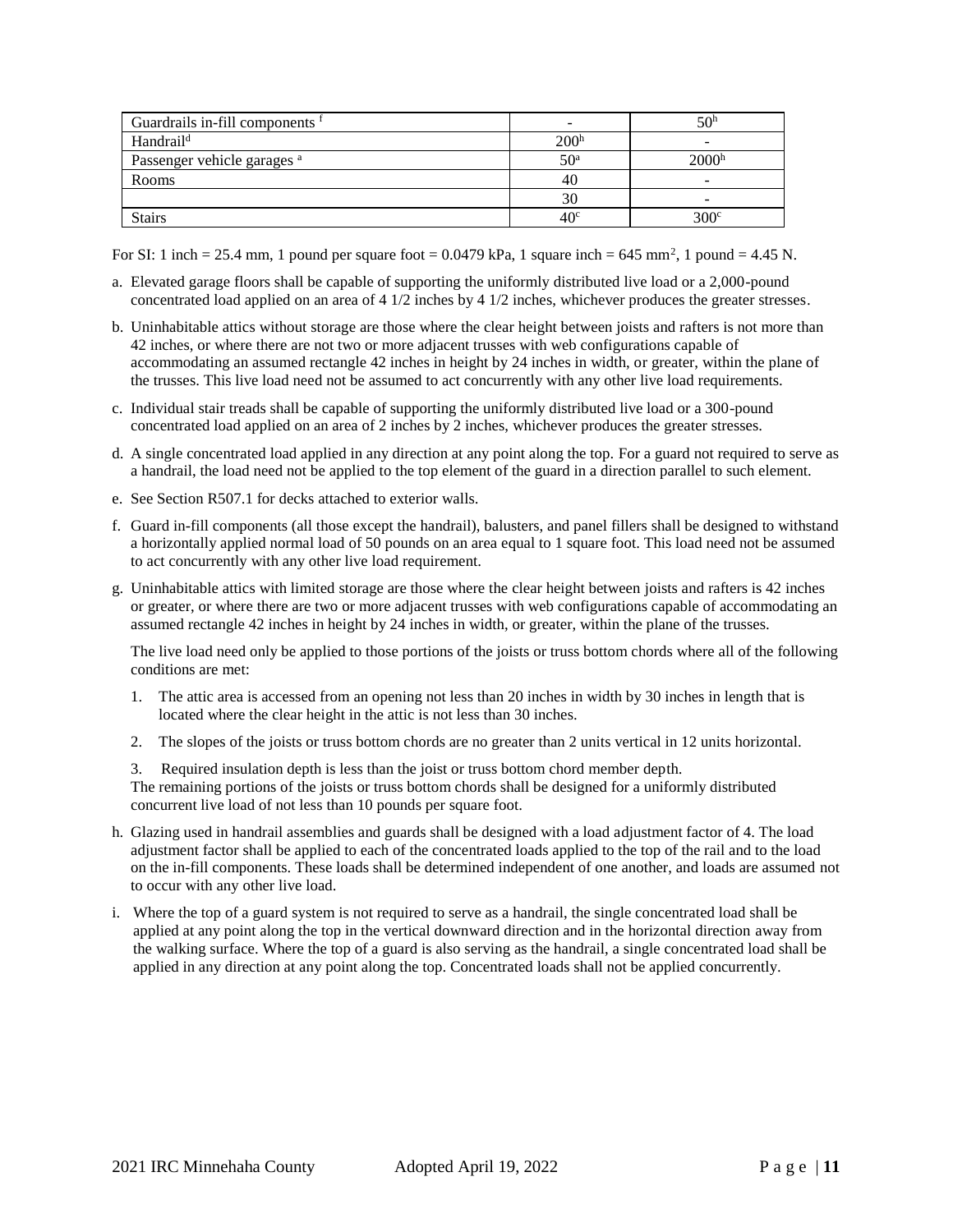|              | <b>EXTERIOR WALL ELEMENT</b> | MINIMUM FIRE-RESISTANCE<br><b>RATING</b> | <b>MINIMUM FIRE</b><br><b>SEPARATION</b><br><b>DISTANCE</b> |
|--------------|------------------------------|------------------------------------------|-------------------------------------------------------------|
|              | Fire-resistance rated        | 1 hour—tested in accordance with         | $<$ 5 feet                                                  |
|              |                              | ASTM E 119 or UL 263 with exposure       |                                                             |
| Walls        |                              | from both sides                          |                                                             |
|              | Not fire-resistance rated    | 0 hours                                  | $> 5$ feet                                                  |
| Projections  | Fire-resistance rated        | 1 hour on the underside                  | $> 2$ to $<$ 3 feet                                         |
|              | Not fire-resistance rated    | 0 hours                                  | $\geq$ 3 feet                                               |
|              | Not allowed                  | N/A                                      | $<$ 3 feet                                                  |
| Openings     | 25% Maximum of Wall Area     | 0 hours                                  | 3 feet                                                      |
|              | Unlimited                    | 0 hours                                  | 5 feet                                                      |
|              |                              | Comply with Section R317.3               | $<$ 5 feet                                                  |
| Penetrations | All                          | None required                            | 5 feet                                                      |

### **TABLE R302.1(1) EXTERIOR WALLS**

For SI: 1 foot  $=$  304.8 mm.

 $N/A = Not Appliedbe.$ 

a. Roof eave fire-resistance rating shall be permitted to be reduced to 0 hours on the underside of the eave if fireblocking is provided from the wall top plate to the underside of the roof sheathing.

b. Roof eave fire-resistance rating shall be permitted to be reduced to 0 hours on the underside of the eave provided that gable vent openings are not installed.

**R302.2.2 Common walls.** Common walls separating *townhouse units* shall be assigned a fireresistance rating in accordance with Item 1 or 2 and shall be rated for fire exposure from both sides. Common walls shall extend to and be tight against the exterior sheathing of the exterior walls, or the inside face of exterior walls without stud cavities, and the underside of the roof sheathing. The common wall shared by two *townhouse units* shall be constructed without mechanical equipment, ducts or vents, other than water-filled fire sprinkler piping in the cavity of the common wall. Electrical installations shall be in accordance with the National Electrical Code. Penetrations of the membrane of common walls for electrical outlet boxes shall be in accordance with Section R302.4. Plumbing installations shall be in accordance with the Uniform Plumbing Code. Membrane or though penetrations of common walls for plumbing systems shall be in accordance with Section 302.4.

1. Where a fire sprinkler system in accordance with Section P2904 is provided, the common wall shall be not less than a 1-hour fire-resistance-rated wall assembly tested in accordance with ASTM E 119 or UL 263.

2. Where a fire sprinkler system in accordance with Section P2904 is not provided, the common wall shall be not less than a 2-hour fire-resistance-rated wall assembly tested in accordance with ASTM E 119 or UL 263.

**R302.2.3 Continuity.** The fire-resistance-rated wall or assembly separating *townhouses* shall be continuous from the foundation to the underside of the roof sheathing, deck or slab. The fireresistance rating shall extend the full length of the wall or assembly, including wall extensions through and separating attached enclosed *accessory structures.*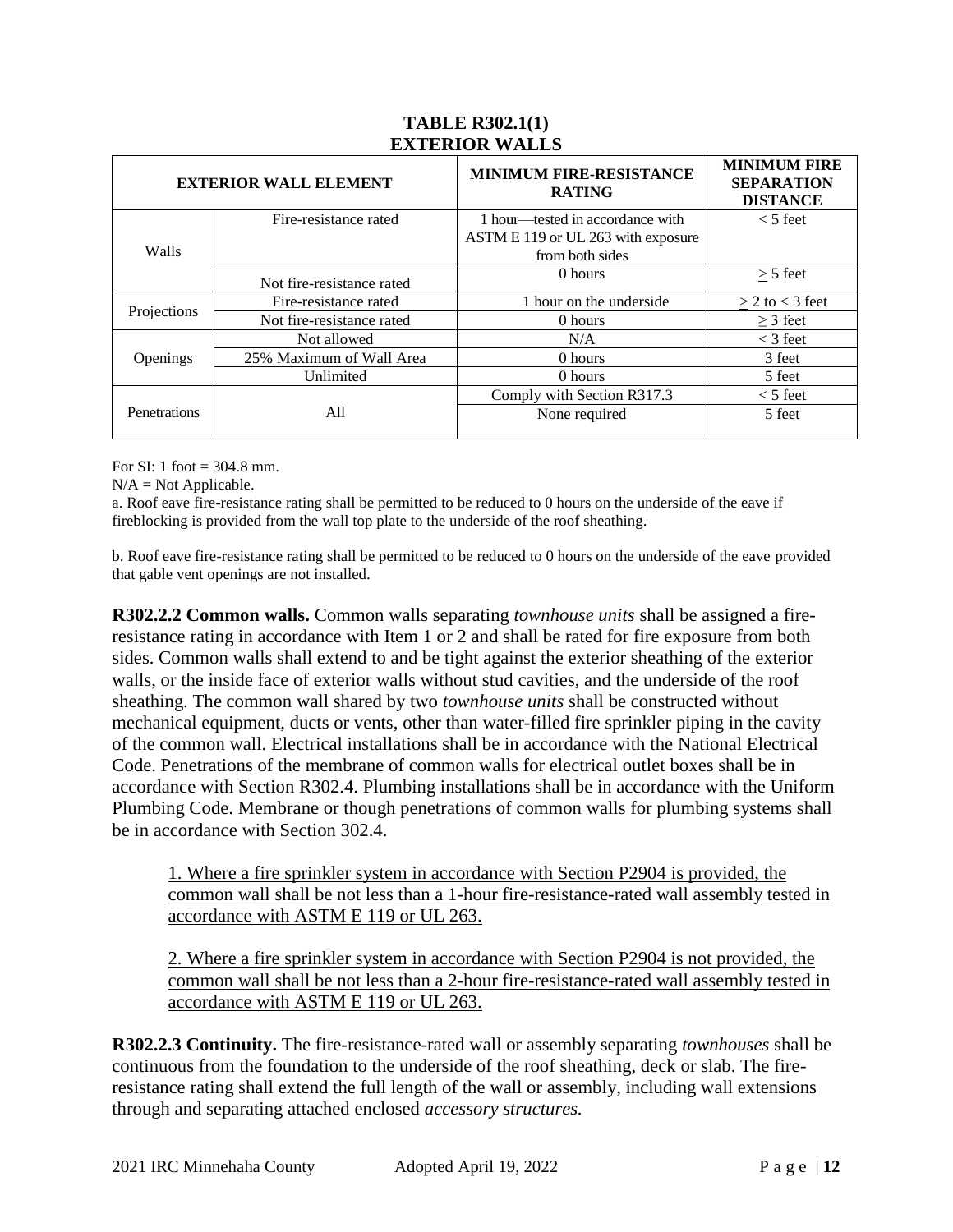Exterior walls that extend beyond an adjacent structure that has a fire separation distance less than 5 feet (1,523 mm) to a common property line shall have not less than a one-hour fire rating with exposure from both sides with no openings allowed therein.

Projections such as a deck that have a fire separation distance of less than 3 feet (914 mm) to a common property line shall have a 1-hour fire rating with exposure from both sides with no openings allowed therein that extends at least 30 inches (762 mm) above the projection.

**R302.3 Two-family dwellings.** Dwelling units in two-family dwellings shall be separated from each other by wall and floor assemblies having not less than a 1-hour fire-resistance rating where tested in accordance with ASTM E119, UL 263, or Section 703.2.2 of the International Building Code. Such separation shall be provided regardless of whether a lot line exists between the two dwelling units or not. Fire-resistance-rated floor/ceiling and wall assemblies shall extend to and be tight against the exterior wall, and wall assemblies shall extend from the foundation to the underside of the roof sheathing.

Exception: A fire-resistance rating of 1/2 hour shall be permitted in buildings equipped throughout with an automatic sprinkler system installed in accordance with Section P2904.

**R302.13 Fire protection of floors.** Not adopted by Minnehaha County.

**R303.5.1 Intake openings.** Mechanical and gravity outdoor air intake openings shall be located not less than 10 feet (3048 mm) from any hazardous or noxious contaminant, such as vents, chimneys, plumbing vents, streets, alleys, parking lots and loading docks.

For the purpose of this section, the exhaust from *dwelling* unit toilet rooms, bathrooms and kitchens shall not be considered as hazardous or noxious.

**Exceptions:** 1. The 10-foot (3048 mm) separation is not required where the intake opening is located 3 feet (914 mm) or greater below the contaminant source.

2. Vents and chimneys serving fuel-burning appliances shall be terminated in accordance with the applicable provisions of Chapters 18 and 24.

3. Clothes dryer exhaust ducts shall be terminated in accordance with Section M1502.3.

4. For equipment replacements on existing structures, gravity outdoor intake openings for combustion air shall be located a minimum of 3 feet (914 mm) from any hazardous or noxious contaminant.

**R307.1 Space required.** Fixtures shall be spaced in accordance with Figure R307.1,.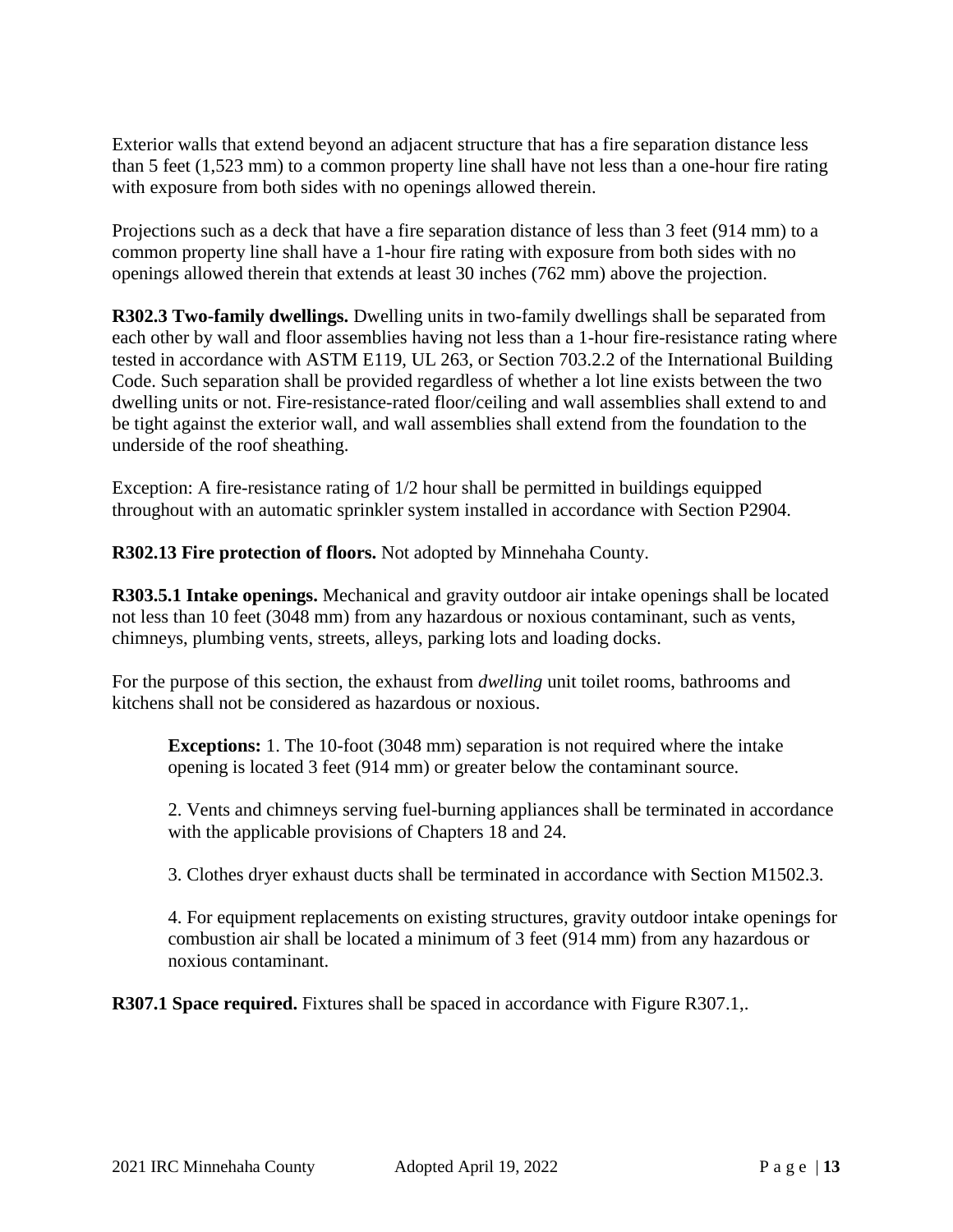

**FIGURE R307.1 MINIMUM FIXTURE CLEARANCES** 

**R308.4.2 Glazing adjacent to doors.** Glazing in an individual fixed or operable panel adjacent to a door shall be considered to be a hazardous location where the bottom exposed edge of the glazing is less than 60 inches (1524 mm) above the floor or walking surface and it meets either of the following conditions:

1. Where the glazing is within 24 inches (610 mm) of either side of the door in the plane of the door in a closed position.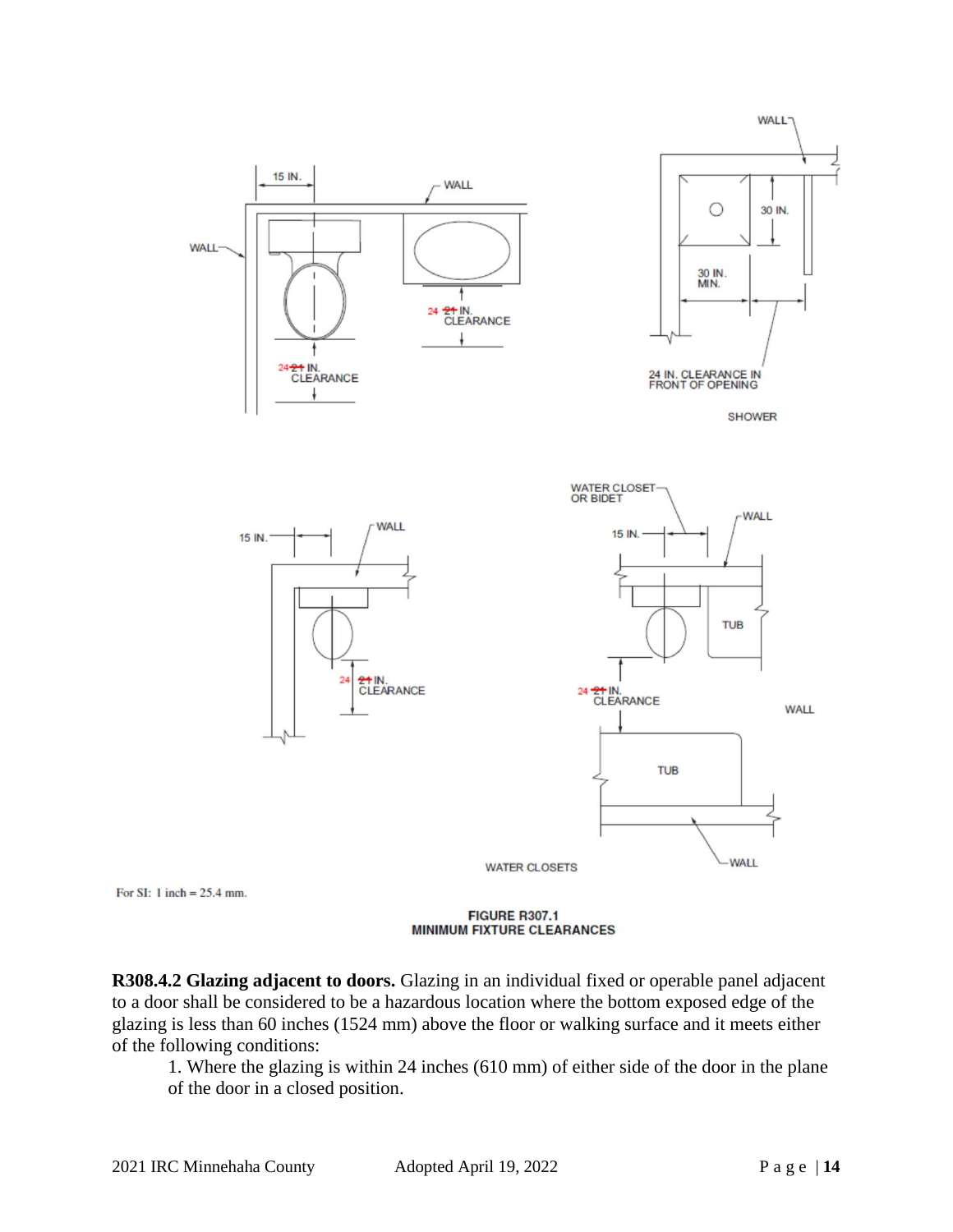2. Where the glazing is on a wall perpendicular to the plane of the door in a closed position and within 24 inches (610 mm) of the hinge side of an in-swinging door.

### **Exceptions:**

1. Decorative glazing.

2. Where there is an intervening wall or other permanent barrier between the door and the glazing.

3. Where access through the door is to a closet or storage area 3 feet (914 mm) or less in depth. Glazing in this application shall comply with Section R308.4.3.

4. Glazing that is adjacent to the fixed panel of patio doors.

**R309.5 Fire sprinklers.** Not adopted by the Minnehaha County.

**R310.2.1 Minimum size.** Emergency and escape rescue openings shall have a net clear opening of not less than 5.0 square feet  $(0.465 \text{ m}^2)$ .

**R310.2.3 Maximum height from floor.** Emergency escape and rescue openings shall have the bottom of the clear opening not greater than 48 inches (1,219 mm) above the floor.

**R310.4.2 Ladder and steps.** Area wells with a vertical depth greater than 48 inches (1,219 mm) shall be equipped with an approved, permanently affixed ladder or steps. The ladder or steps shall not be obstructed by the emergency escape and rescue opening where the window or door is in the open position. Ladders or steps required by this section shall not be required to comply with Section R311.7.

**R310.4.2 Ladder and steps.** Area wells with a vertical depth greater than 48 inches (1219 mm) shall be equipped with an approved, permanently affixed ladder or steps. The ladder or steps shall not be obstructed by the emergency escape and rescue opening where the window or door is in the open position. Ladders or steps required by this section shall not be required to comply with Section R311.7.

**R311.3.1 Floor elevations at the required egress doors.** Landings or finished floors at the required egress door shall be not more than 1 1/2 inches (38 mm) lower than the top of the threshold.

**Exception:** The landing or floor on the exterior side shall be not more than 8 inches (202) mm) below the top of the threshold provided the door does not swing over the landing or floor.

Where exterior landings or floors serving the required egress door are not at *grade*, they shall be provided with access to *grade* by means of a ramp in accordance with Section R311.8 or a stairway in accordance with Section R311.7.

**R311.3.2 Floor elevations for other exterior doors.** Doors other than the required egress door shall be provided with landings or floors not more than 8 inches (202 mm) below the top of the threshold.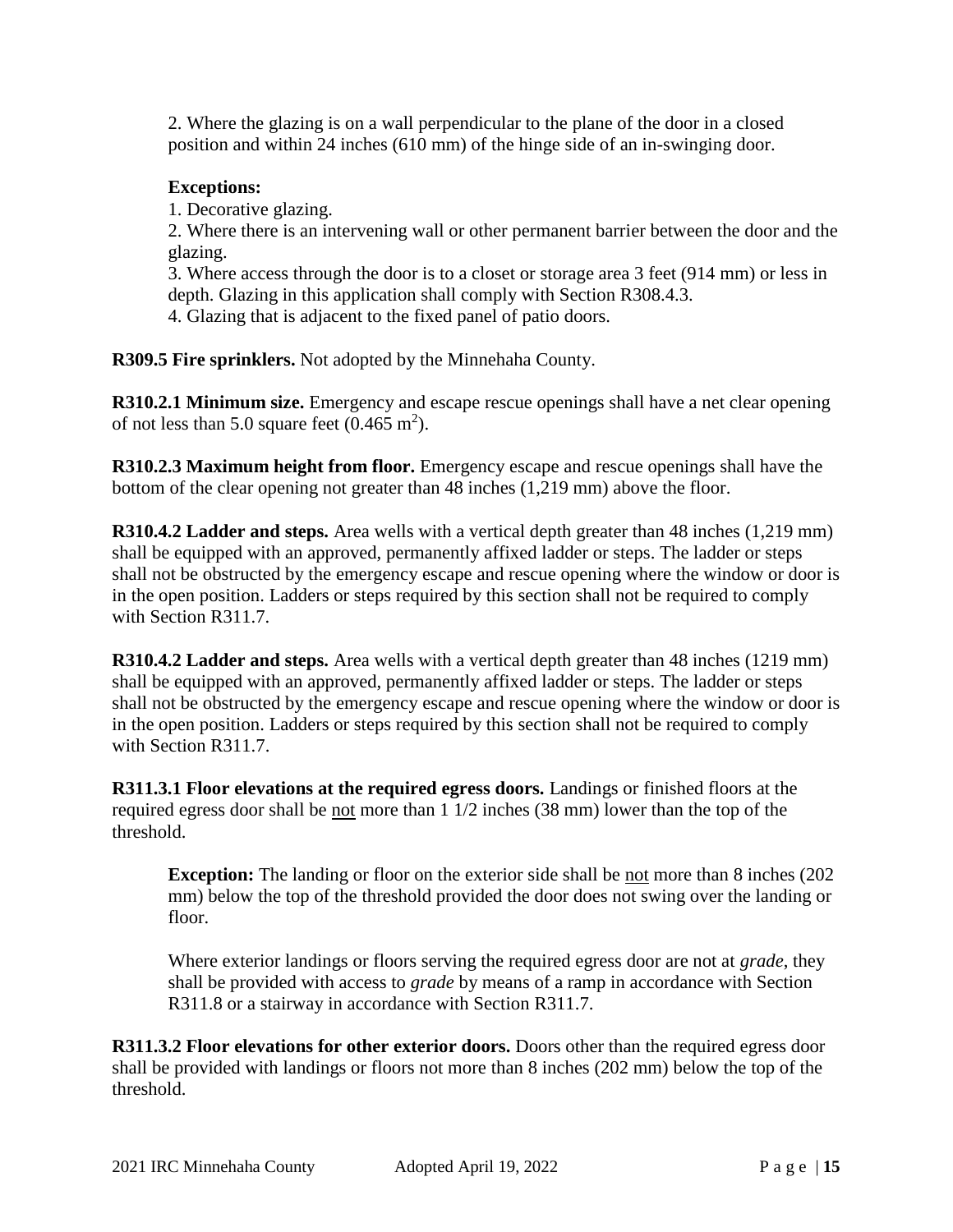**Exception:** A top landing is not required where a stairway of not more than two risers is located on the exterior side of the door, provided that the door does not swing over the stairway.

**R311.7.5.1 Risers.** The riser height shall be not more than 8 inches (202 mm). The riser height shall be measured vertically between leading edges of the adjacent treads. The greatest riser height within any flight of stairs shall not exceed the smallest by more than  $3/8$  inch (9.5 mm). Risers shall be vertical or sloped from the underside of the nosing of the tread above at an angle not more than 30 degrees (0.51 rad) from the vertical. Open risers are permitted.

#### **Exceptions:**

- 1. The opening between adjacent treads is not limited on spiral stairways.
- 2. The riser height of spiral stairways shall be in accordance with Section R311.7.10.1.

**R311.7.8 Handrails.** Handrails shall be provided on not less than one side of each flight of stairs with four or more risers.

**Exception:** When the landing at the top of the stair is not required to have a guardrail.

**R311.7.8.4 Continuity.** Handrails for stairways shall extend for the full length of the flight, from a point directly above the top riser of the flight to a point directly above the lowest riser of the flight. Handrail ends shall be returned to a wall, guard walking surface continuous to itself, or terminate to a post.

### **Exceptions:**

1. Handrails shall be permitted to be interrupted by a newel post at a turn.

2. The use of a volute, turnout, starting easing, or starting newel shall be allowed over the lowest tread and over the top landing.

**R311.7.8.5 Grip-size.** Required handrails shall be of one of the following types or provide equivalent graspability.

1. Type I. Handrails with a circular cross section shall have an outside diameter of not less than 1 1/4 inches (32 mm) and not greater than 2 inches (51 mm). If the handrail is not circular, it shall have a perimeter dimension of not less than 4 inches (102 mm) and not greater than 61/4 inches (160 mm) with a cross section of dimension of not more than 2 1/4 inches (57 mm). Edges shall have a radius of not less than 0.01 inch (0.25 mm).

2. Type II. Handrails with a perimeter greater than 6 1/4 inches (160 mm) shall have a graspable finger recess area on both sides of the profile. The finger recess shall begin within a distance of  $3/4$  inch (19 mm) measured vertically from the tallest portion of the profile and achieve a depth of not less than 5/16 inch (8 mm) within 7/8 inch (22 mm) below the widest portion of the profile. This required depth shall continue for not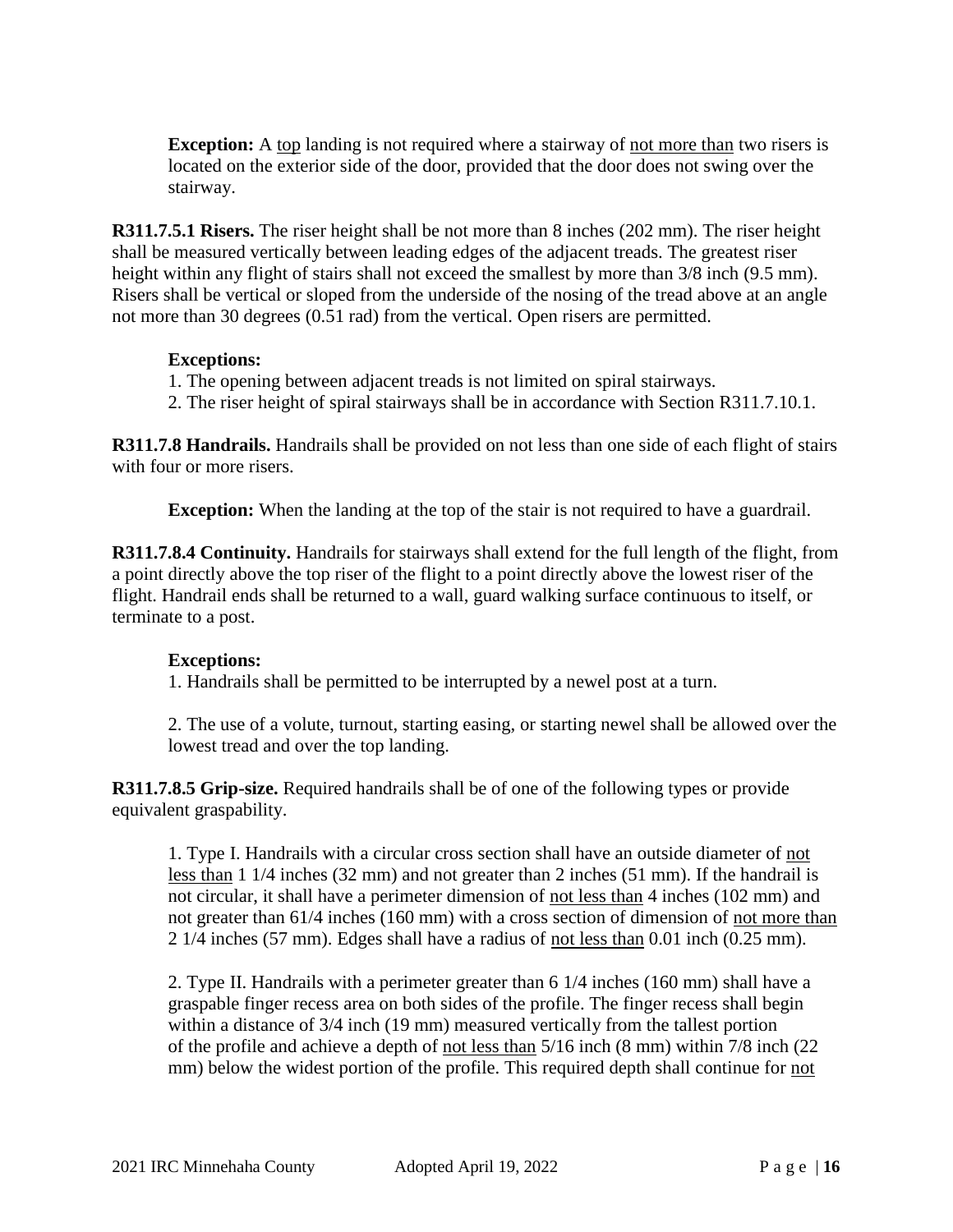less than 3/8 inch (10 mm) to a level that is not less than 1 3/4 inches (45 mm) below the tallest portion of the profile. The width of the handrail above the recess shall be not less than 1 1/4 inches (32 mm) and not more than 23/4 inches (70 mm). Edges shall have a radius of not less than 0.01 inch (0.25 mm).

**Exception:** Exterior stairs are allowed to have a horizontal 2X member to form a 1 1/2inch graspable dimension in lieu of the above-referenced perimeter dimensions.

**R312.1.3 Opening limitations.** Required *guards* shall not have openings from the walking surface to the required *guard* height that allow passage of a sphere 5 inches (127 mm) in diameter.

### **Exception:**

The triangular openings at the open side of stair, formed by the riser, tread and bottom rail of a *guard*, shall not allow passage of a sphere 6 inches (153 mm) in diameter.

**R312.2.1 Window opening height.** In dwelling units, where the bottom of the clear opening of an operable window opening is located less than 24 inches (610 mm) above the finished floor and greater than 72 inches (1,829 mm) above the finished grade or other surface below on the exterior of the building, the operable window shall comply with one of the following:

- 1. Operable window openings will not allow a 5-inch-diameter (102 mm) sphere to pass through where the openings are in their largest opened position.
- 2. Operable windows are provided with window opening control devices or fall prevention devices that comply with ASTM F2090.

**R313.1 Townhouse automatic fire sprinkler systems.** Not adopted by the Minnehaha County.

**R313.1.1 Design and installation.** When automatic residential fire sprinkler systems for townhouses are installed, it shall be designed and installed in accordance with Section P2904 or NFPA 13D.

**R313.2 One- and two-family dwellings automatic fire systems.** Not adopted by the county.

**R313.2.1 Design and installation.** When automatic residential fire sprinkler systems are installed, it shall be designed and installed in accordance with Section P2904 or NFPA 13D.

**R314.2.2 Alterations, repairs and additions.** Where *alterations*, *repairs* or *additions* requiring a permit occur with a valuation of more than \$1000, or where one or more sleeping rooms are added or created in existing *dwellings*, the individual *dwelling unit* shall be equipped with smoke alarms located as required for new *dwellings*.

# **Exceptions:**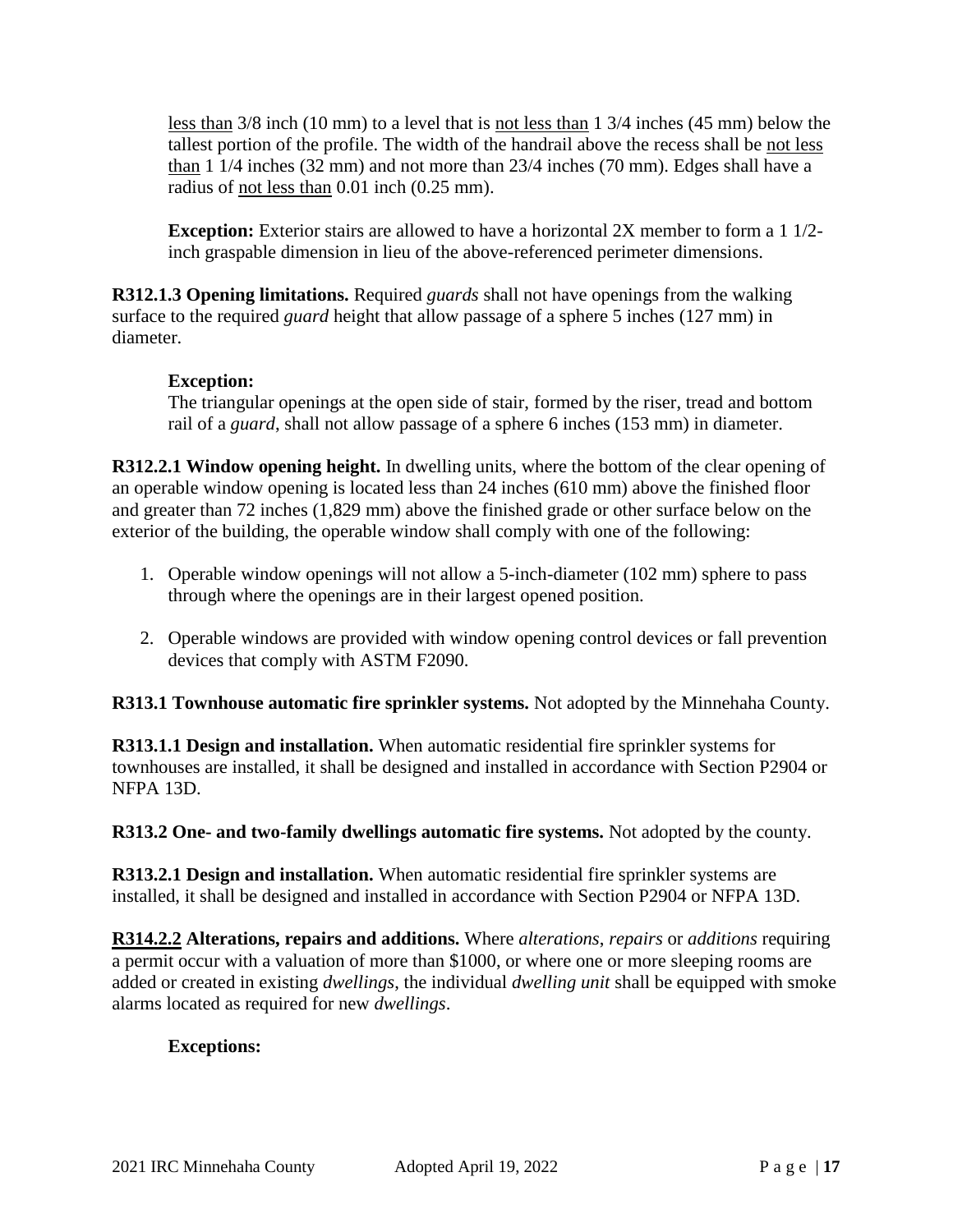1. Work involving the exterior surfaces of *dwellings*, such as the replacement of roofing or siding, the *addition* or replacement of windows or doors, or the addition of a porch or deck, are exempt from the requirements of this section.

2. Installation, alteration or repairs of plumbing or mechanical systems.

**R314.3 Location.** Smoke alarms shall be installed in the following locations:

- 1. In each sleeping room.
- 2. Outside each separate sleeping area in the immediate vicinity of the bedrooms.
- 3. On each additional story of the dwelling, including basements and habitable attics and not including crawl spaces and uninhabitable attics. In dwellings or dwelling units with split levels and without an intervening door between the adjacent levels, a smoke alarm installed on the upper level shall suffice for the adjacent lower level provided that the lower level is less than one full story below the upper level. Smoke alarms shall be installed not less than 3 feet (914 mm) horizontally from the door or opening of a bathroom that contains a bathtub or shower unless this would prevent placement of a smoke alarm required by this section.
- 4. Not less than 3 feet (914 mm) horizontally from the door or opening of a bathroom that contains a bathtub or shower unless this would prevent placement of a smoke alarm required by this section.
- 5. In the hallway and in the room open to the hallway in dwelling units where the ceiling height of a room open to a hallway serving bedrooms exceeds that of the hallway by 24 inches (610mm) or more.

**Exception.** Hallways less than 4 feet (1,220 mm) in length are allowed to omit the smoke detector within the hallway adjacent to the bedrooms.

**R314.4 Interconnection.** Where more than one smoke alarm is required to be installed within an individual dwelling unit in accordance with Section R314.3, the alarm devices shall be interconnected in such a manner that the actuation of one alarm will activate all of the alarms in the individual dwelling unit. Physical interconnection of smoke alarms shall not be required where listed wireless alarms are installed and all alarms sound upon activation of one alarm.

**Exception:** Interconnection of smoke alarms in existing areas shall not be required where alterations or repairs do not result in removal of interior wall or ceiling finishes exposing the structure, unless there is an attic, crawl space or basement available that could provide access for interconnection without the removal of interior finishes.

**R315.2.2 Alterations, repairs, and additions.** Where *alterations*, repairs or *additions* requiring a permit occur with a valuation of more than \$1000, or where one or more sleeping rooms are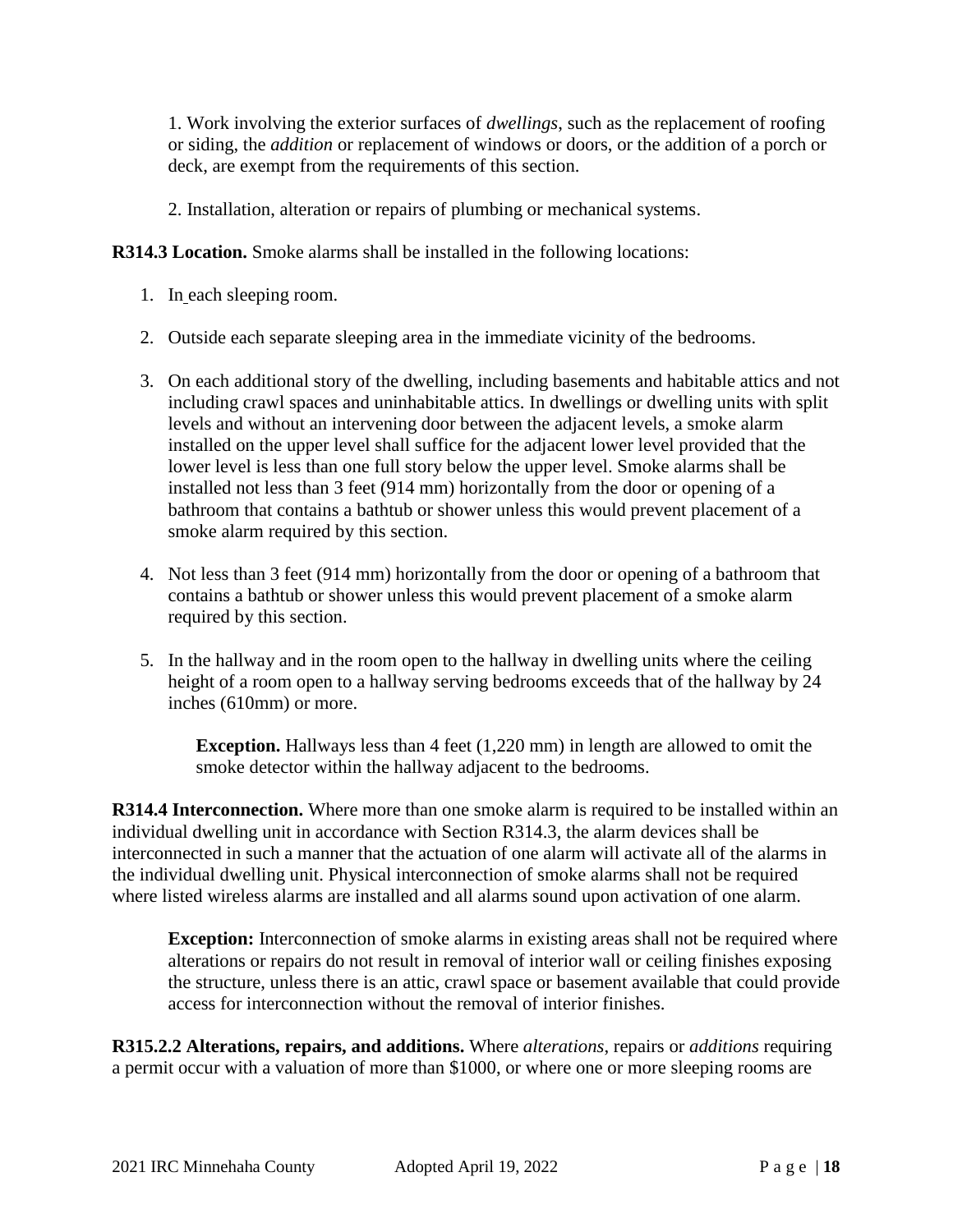added or created in existing *dwellings*, the individual *dwelling unit* shall be equipped with carbon monoxide alarms located as required for new *dwellings*.

### **Exceptions:**

1. Work involving the exterior surfaces of *dwellings*, such as the replacement of roofing or siding, or the addition or replacement of windows or doors, or the addition of a porch or deck.

2. Installation, alteration or repairs of plumbing or mechanical systems.

**R319.1 Address numbers.** This section not adopted by Minnehaha County.

**R326.3 Story above grade plane.** A habitable attic shall be considered a story above grade plane.

**Exceptions:** A habitable attic shall not be considered to be a story above grade plane provided that the habitable attic meets all the following:

- 1. The aggregate area of the habitable attic is either of the following:
	- 1.1 Not greater than one-third of the floor area of the story below.
	- 1.2 Not greater than one-half of the floor area of the story below where the habitable attic is located within a dwelling unit equipped with a fire sprinkler system in accordance with Section P2904.
- 2. The occupiable space is enclosed by the roof assembly above, knee walls, if applicable, on the sides and the floor-ceiling assembly below.
- 3. The floor of the habitable attic does not extend beyond the exterior walls of the story below.

**R327.1 General.** The design and construction of barriers for pools and spas shall comply with the following:

**R327.2 Definitions.** For the purposes of these requirements, the terms used shall be defined as follows and as set forth in Chapter 2.

**ABOVEGROUND/ON-GROUND POOL.** See "Swimming pool."

**BARRIER.** A fence, wall, building wall or combination thereof that completely surrounds the swimming pool and obstructs access to the swimming pool.

**HOT TUB.** See "Swimming pool."

**IN-GROUND POOL.** See "Swimming pool."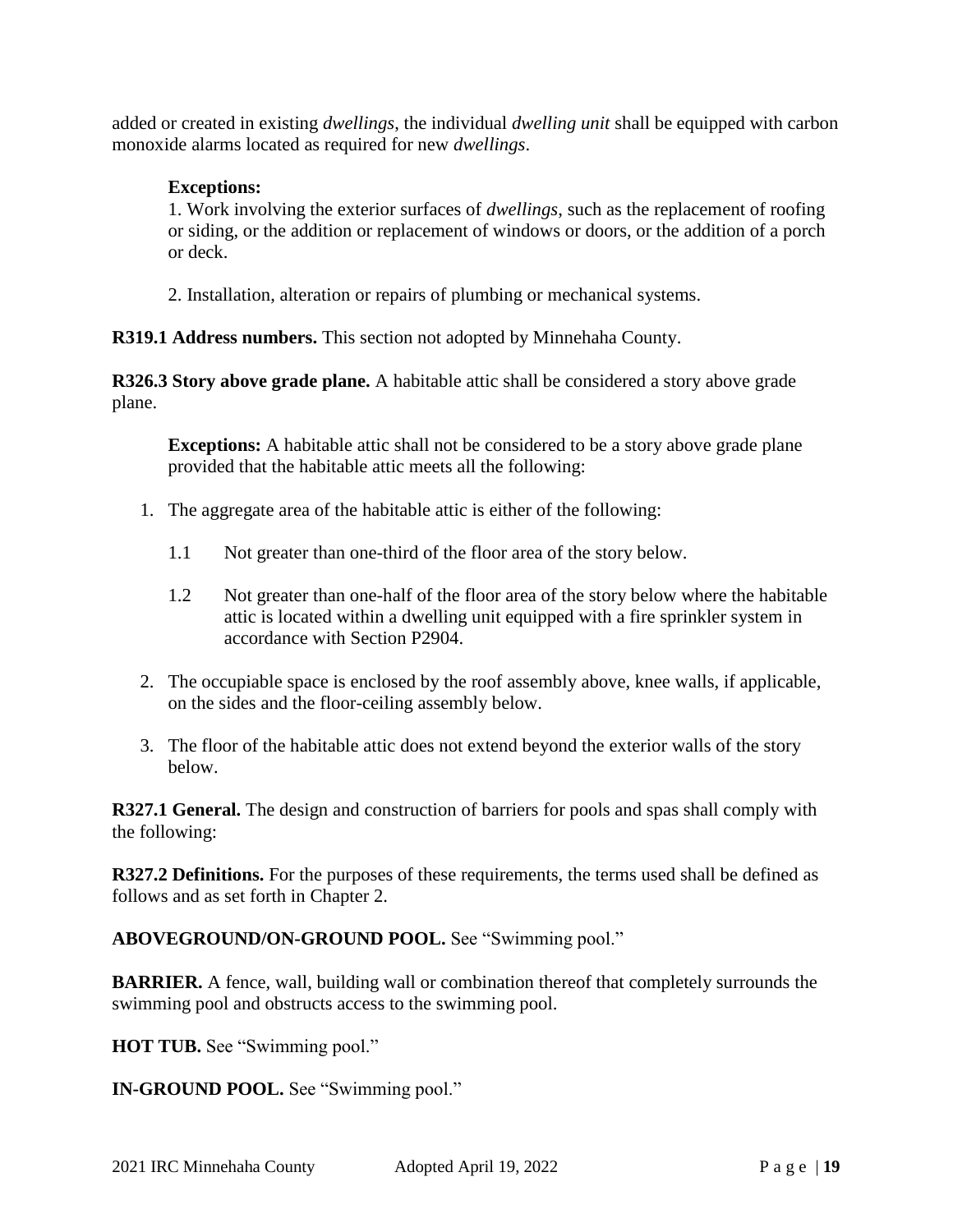**RESIDENTIAL.** That which is situated on the premises of a detached one- or two-family dwelling or a one-family *town house* not more than three stories in height.

**SPA, NONPORTABLE.** See "Swimming pool."

**SPA, PORTABLE.** A nonpermanent structure intended for recreational bathing in which all controls, water-heating and water-circulating *equipment* are an integral part of the product.

**SWIMMING POOL.** Any structure intended for swimming or recreational bathing that contains water more than 18 inches (457 mm) deep. This includes in-ground, aboveground, and onground swimming pools, hot tubs, and spas.

**SWIMMING POOL, INDOOR.** A swimming pool that is totally contained within a structure and surrounded on all four sides by the walls of the enclosing structure.

**SWIMMING POOL, OUTDOOR.** Any swimming pool that is not an indoor pool.

**R327.3 Application.** The provisions of this appendix shall control the design of barriers for residential swimming pools, spas and hot tubs. These design controls are intended to provide protection against potential drownings and near-drownings by restricting access to swimming pools, spas and hot tubs.

This requirement shall be applicable to all new swimming pools hereafter constructed, other than indoor pools, and shall apply to all existing pools, which have a depth of 18 inches (457 mm) or more of water. No person in possession of land within the county, either as owner, purchaser, lessee, tenant, or a licensee, upon which is situated a swimming pool having a depth of 18 inches (457 mm) or more shall fail to provide and maintain such barrier as herein provided.

**R327.4 Outdoor swimming pool.** An outdoor swimming pool, including an in-ground, aboveground, or on-ground pool, hot tub or spa, shall be surrounded by a barrier that shall be installed, inspected, and approved prior to filling with water that completely surrounds and obstructs access to the swimming pool, which shall comply with the following:

- 1. The top of the barrier shall be at least 42 inches (1067mm) above *grade* measured on the side of the barrier that faces away from the swimming pool. The maximum vertical clearance between grade and the bottom of the barrier shall be 2 inches (51 mm) measured on the side of the barrier that faces away from the swimming pool. Where the top of the pool structure is above grade, such as an aboveground pool, the barrier may be at ground level, such as the pool structure, or mounted on top of the pool structure. Where the barrier is mounted on top of the pool structure, the maximum vertical clearance between the top of the pool structure and the bottom of the barrier shall be 4 inches (102 mm).
- 2. Openings in the barrier shall not allow the passage of a 4-inch-diameter (102 mm) sphere.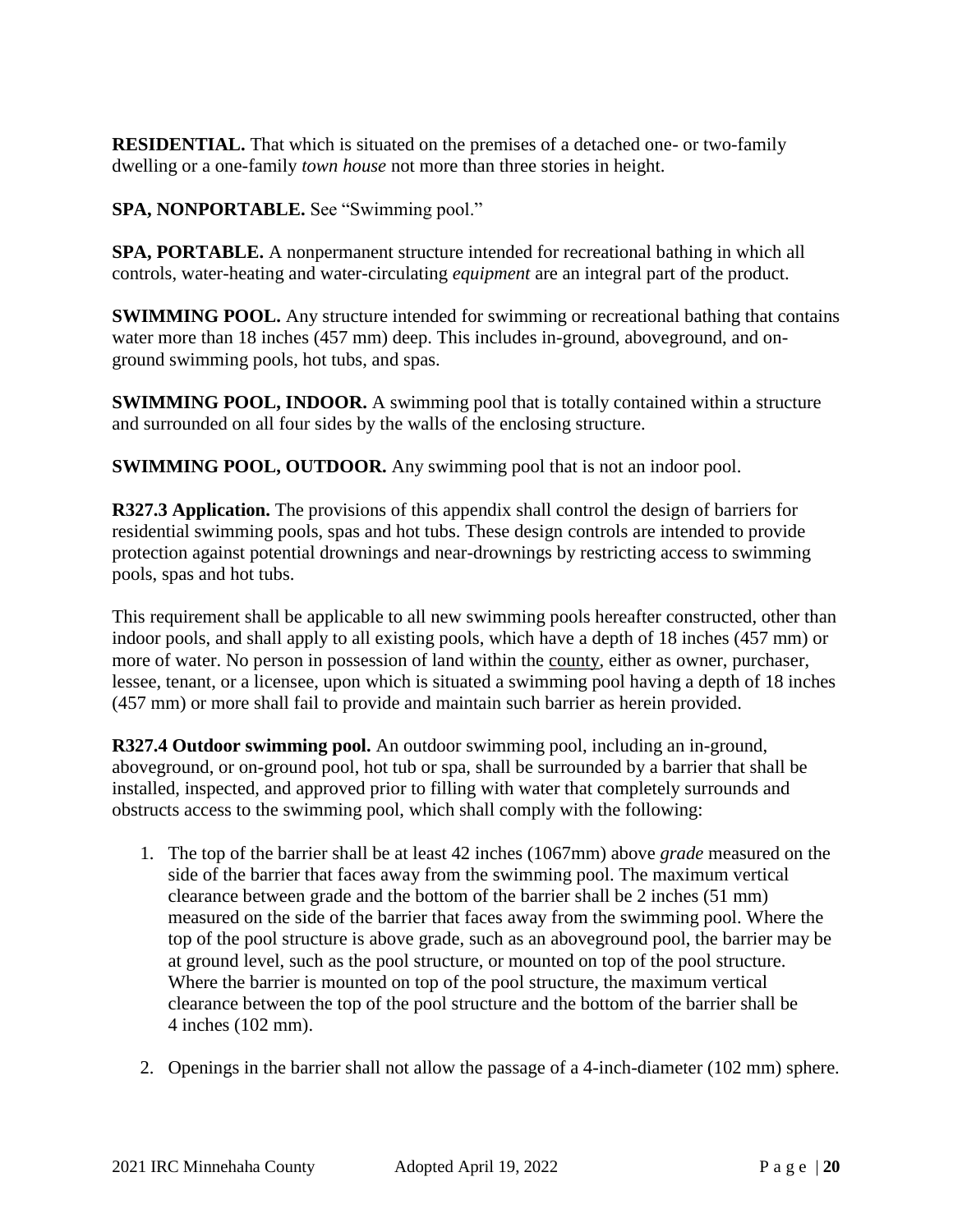- 3. Where an aboveground pool structure is used as a barrier or where the barrier is mounted on top of the pool structure, and the means of access is a ladder or steps, then:
	- 3.1. The ladder or steps shall be capable of being secured or locked with a self-closing and self-latching device; or
	- 3.2. The ladder or steps shall be surrounded by a barrier, which meets the requirements of Item 1 above. When the ladder or steps are secured, locked, or removed, any opening created shall not allow the passage of a 4-inch-diameter (102 mm) sphere.
- 4. All gates or door openings through the barrier shall be equipped with self-closing and self-latching devices for keeping the door or gate securely closed at all times when the pool is not in actual use, except that the door of any dwelling that forms part of the enclosure need not be so equipped.

**Exception:** A property which meets all of the following standards and has an outdoor swimming pool shall be exempt from the requirements of Sections R326.4

- 1. The property is not within a residential zoning district.
- 2. The property is not located within a platted subdivision of five or more lots.
- 3. The swimming pool is greater than 500 feet from any dwelling other than a dwelling located on the same property.

**R327.4.1 Barrier exceptions.** Spas or hot tubs with a safety cover that comply with ASTM F 1346 shall be exempt from the provisions of this appendix. Modifications in individual cases, upon a showing of good cause with respect to height, nature, or location of a fence, wall, gates, or latches, or the necessity thereof, may be made by the building official, provided the protection as sought hereunder is not reduced thereby. The building official may grant permission for other protective devices or structures to be used as long as the degree of protection afforded by this substitute device or structure is not less than the protection afforded by the wall, fence, gate, and latch described herein. A reasonable period within which to comply with the requirements of this section for existing swimming pools shall be allowed, which period shall not exceed 90 days after notification by the building official.

**R403.1.4.1 Frost protection.** Except where otherwise protected from frost, foundation walls, piers, and other permanent supports of buildings and structures shall be protected from frost by one or more of the following methods:

- 1. Extended below the frost line specified in Table R301.2.
- 2. Constructed in accordance with Section R403.3.
- 3. Constructed in accordance with ASCE 32.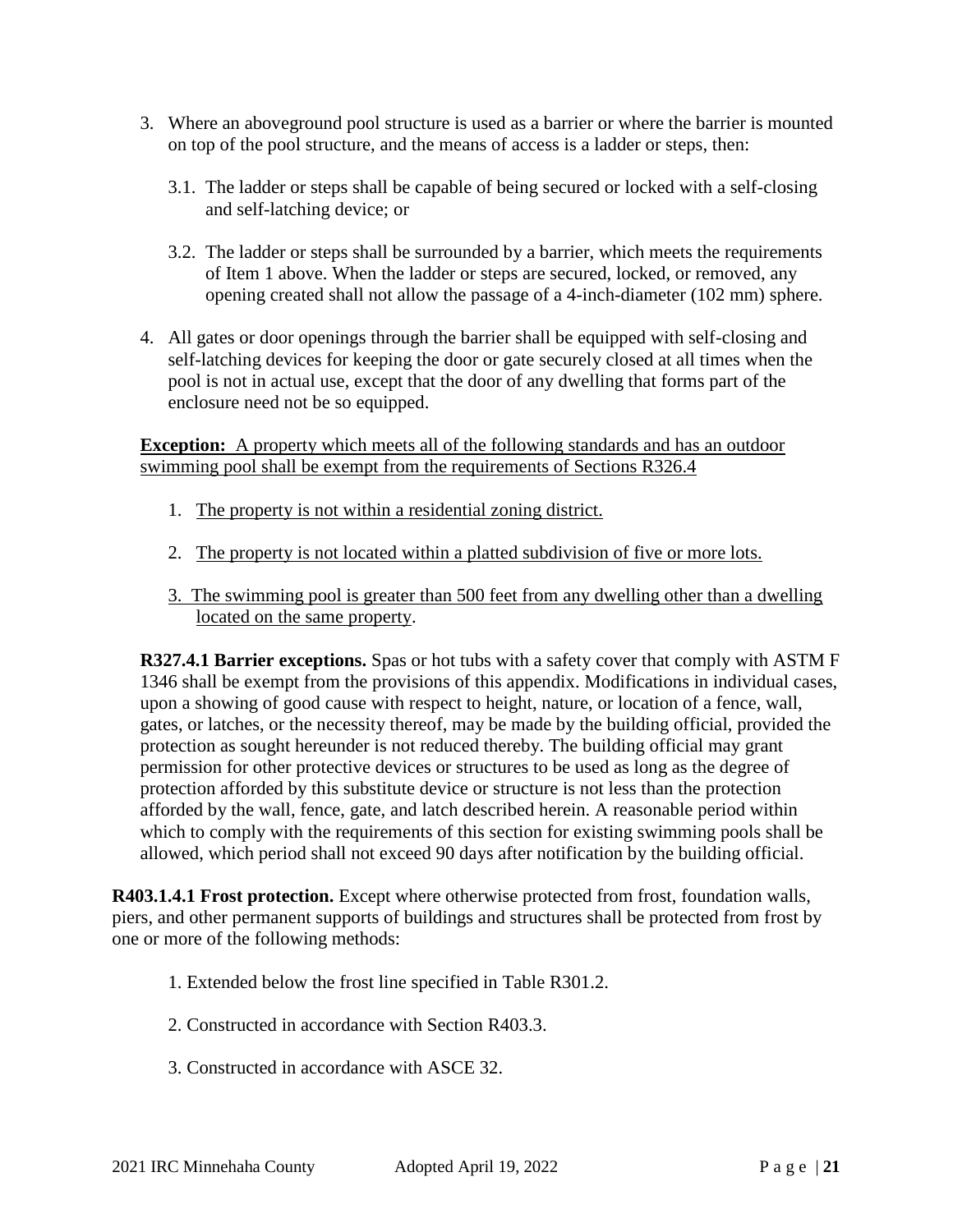4. Erected on solid rock.

**Exceptions:** 1. Protection of freestanding *accessory structures* with an area of 1500 square feet (139 m2) or less, of light-frame construction, with an eave height of 10 feet (3048 mm) or less shall not be required.

2. Protection of freestanding *accessory structures* with an area of 400 square feet (37 m2) or less, of other than light-frame construction, with an eave height of 10 feet (3048 mm) or less shall not be required.

3. Decks not supported by a dwelling need not be provided with footings that extend below the frost line.

Footings shall not bear on frozen soil unless the frozen condition is permanent.

**R502.3.1 Sleeping areas and attic joists.** Table R502.3.1(1) shall be used to determine the maximum allowable span of floor joists that support sleeping areas and *attics* that are accessed by means of a fixed stairway in accordance with Section R311.7 provided that the design live load does not exceed 40 pounds per square foot (1.92 kPa) and the design dead load does not exceed 20 pounds per square foot (0.96 kPa). The allowable span of ceiling joists that support *attics* used for limited storage or no storage shall be determined in accordance with Section R802.4.

**R506.2.3 Vapor retarder.** A minimum 6-mil (0.006 inch; 0.152 mm) vapor retarder conforming to ASTM E1745 Class A requirements with joints lapped not less than 6 inches (152 mm) shall be placed between the concrete floor slab and the base course or the prepared subgrade where a base course does not exist.

**Exception:** The vapor retarder is not required for the following:

- 1. Garages, utility buildings, and other unheated accessory structures.
- 2. For unheated storage rooms having an area of less than 70 square feet (6.5 m2) and carports.
- 3. Driveways, walks, patios, and other flatwork not likely to be enclosed and heated at a later date.
- 4. Where approved by the building official, based on local site conditions.

**R507.3 Footings.** Decks shall be supported on concrete footings or other approved structural systems designed to accommodate all loads in accordance with Section R301. Deck footings shall be sized to carry the imposed loads from the deck structure to the ground as shown in Figure R507.3.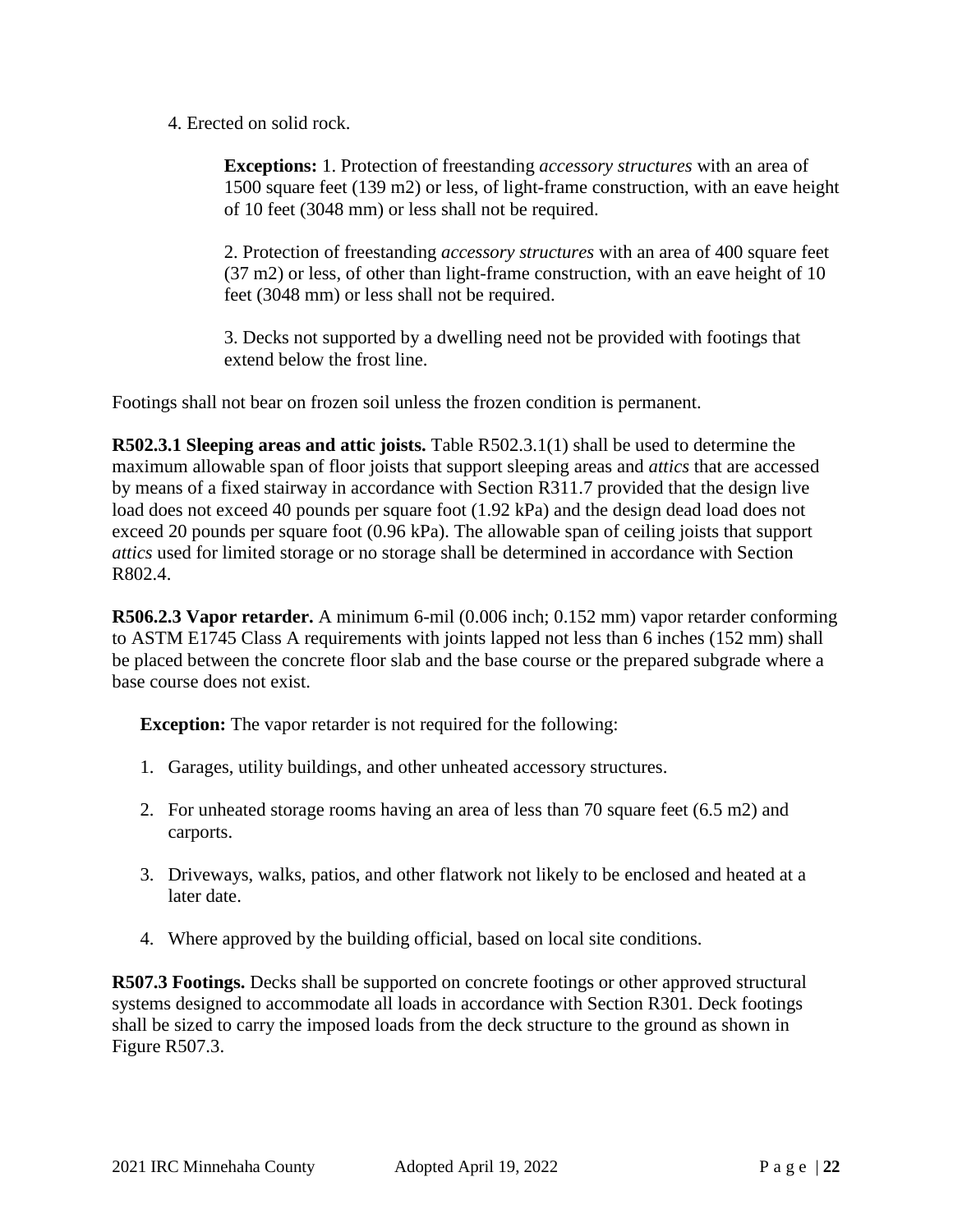Exception: Decks not supported by a dwelling need not be provided with footings that extend below the frost line.

**R602.10.1.2 Location of braced wall lines and permitted offsets.** Each *braced wall line* shall be located such that no more than two-thirds of the required *braced wall panel* length is located to one side of the *braced wall line*. Braced wall panels shall be permitted to be offset up to 4 feet (1,219 mm) from the designated *braced wall line*. Braced wall panels parallel to a *braced wall line* shall be offset not more than 4 feet (1,219 mm) from the designated *braced wall line* location as shown in [Figure R602.10.1.1.](https://codes.iccsafe.org/lookup/IRC2021P1_Pt03_Ch06_SecR602.10.1.1_FigR602.10.1.1/1722)

Exterior walls parallel to a braced wall line shall be offset not more than 4 feet (1,219 mm) from the designated braced wall line location as shown in Figure R602.10.1.1.

Interior walls used as bracing shall be offset not more than 4 feet (1,219 mm) from a braced wall line through the interior of the building as shown in Figure R602.10.1.1.

**Exception:** The offset out-of-plane may exceed 4 feet (1219 mm) and the out-to-out offset dimension may exceed 8 feet (2438 mm) if the area of the offset is less than 200 square feet  $(18.6 \text{ m}^2)$ .

**R602.12 Simplified wall bracing.** Buildings meeting all of the conditions listed below shall be permitted to be braced in accordance with this section as an alternate to the requirements of Section R602.10. The entire building shall be braced in accordance with this section; the use of other bracing provisions of Section R602.10, except as specified herein, shall not be permitted.

1. There shall be not more than three stories above the top of a concrete or masonry foundation or basement wall. Permanent wood foundations shall not be permitted.

2. Floors shall not cantilever more than 24 inches (607 mm) beyond the foundation or bearing wall below.

3. Wall height shall not be greater than 12 feet (3,658 mm).

4. The building shall have a roof eave-to-ridge height of 20 feet (6096 mm) or less.

5. Exterior walls shall have gypsum board with a minimum thickness of 1/2 inch (12.7 mm) installed on the interior side fastened in accordance with Table R702.3.5.

6. The structure shall be located where the ultimate design wind speed is less than or equal to 130 mph (58 m/s), and the exposure category is B or C.

7. The structure shall be located in Seismic Design Category A, B or C for detached oneand two-family dwellings or Seismic Design Category A or B for townhouses.

8. Cripple walls shall not be permitted in three-story buildings.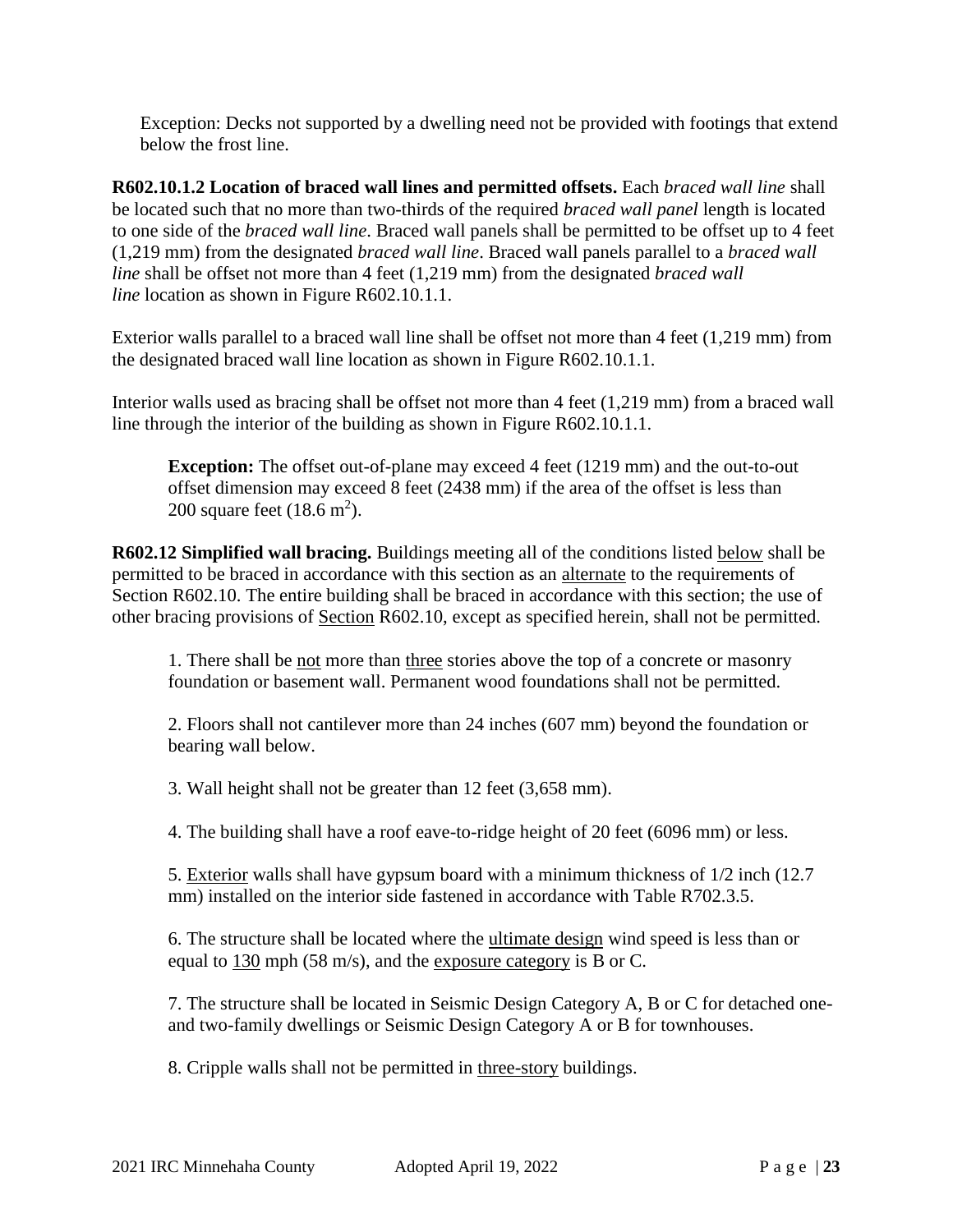**R806.2 Minimum vent area.** The minimum net free ventilating area shall be 1/150 of the area of the vented space.

**Exception:** The minimum net free ventilation area shall be 1/300 of the vented space provided one or more of the following conditions are met:

1. In Climate Zones 6, 7 and 8, a Class I or II vapor retarder is installed on the warm-in winter side of the ceiling.

2. Not less than 40 percent and not more than 50 per- cent of the required ventilating area is provided by ventilators located in the upper portion of the attic or rafter space. Upper ventilators shall be located not more than 3 feet (914 mm) below the ridge or highest point of the space, measured vertically. The balance of the required ventilation provided shall be located in the bottom one-third of the attic space. Where the location of wall or roof framing members conflicts with the installation of upper ventilators, installation more than 3 feet (914 mm) below the ridge or highest point of the space shall be permitted.

**N1101.2 (R101.3) Intent.** This chapter shall regulate the design and construction of buildings for the effective use and conservation of energy over the useful life of each *building*. Additions, alterations, renovations, or repairs to an existing building, building system or portion thereof may conform to the provisions of this code as they relate to new construction without requiring the unaltered portion(s) of the existing building or building system to comply with this code. This chapter is intended to provide flexibility to permit the use of innovative approaches and techniques to achieve this objective. This chapter is not intended to abridge safety, health or environmental requirements contained in other applicable codes or ordinances.

|                        | Table N1102.1.3 (R402.1.3)                                                                                                                                                                                                                                                                                                                                                                                                                                                                                                                                                                                                                                                                                      |                                                |                                                       |                                 |                                                   |                                                   |                         |                                                                                                          |                                         |                                                   |
|------------------------|-----------------------------------------------------------------------------------------------------------------------------------------------------------------------------------------------------------------------------------------------------------------------------------------------------------------------------------------------------------------------------------------------------------------------------------------------------------------------------------------------------------------------------------------------------------------------------------------------------------------------------------------------------------------------------------------------------------------|------------------------------------------------|-------------------------------------------------------|---------------------------------|---------------------------------------------------|---------------------------------------------------|-------------------------|----------------------------------------------------------------------------------------------------------|-----------------------------------------|---------------------------------------------------|
|                        |                                                                                                                                                                                                                                                                                                                                                                                                                                                                                                                                                                                                                                                                                                                 |                                                |                                                       |                                 |                                                   |                                                   |                         | Insulation Minimum R-Values and Fenestration Requirements by Component <sup>a</sup>                      |                                         |                                                   |
| <b>Climate</b><br>Zone | <b>Fenestration</b><br>$U$ -Factor <sup>b,i</sup>                                                                                                                                                                                                                                                                                                                                                                                                                                                                                                                                                                                                                                                               | <b>Skylight<sup>b</sup></b><br><b>U-Factor</b> | Glazed<br><b>Fenestration</b><br>SHGC <sup>b, e</sup> | Ceiling<br>R-Value <sup>k</sup> | Wood<br><b>Frame Wall</b><br>R-Value <sup>g</sup> | <b>Mass</b><br>Wall<br>$R-$<br>Value <sup>h</sup> | Floor<br><b>R-Value</b> | Basement <sup>e, 9</sup><br><b>Wall R-Value</b>                                                          | Slab <sup>d</sup><br>R-Value &<br>Depth | Crawl<br>Space <sup>c,g</sup><br>Wall R-<br>Value |
| 6                      | 0.32                                                                                                                                                                                                                                                                                                                                                                                                                                                                                                                                                                                                                                                                                                            | 0.55                                           | N <sub>R</sub>                                        | 49                              | 20 or $13 +$<br>.5h                               | 15/19                                             | 30 <sup>j</sup>         | 10/13                                                                                                    | 10ci, 4 ft                              | 10/13                                             |
|                        |                                                                                                                                                                                                                                                                                                                                                                                                                                                                                                                                                                                                                                                                                                                 |                                                |                                                       |                                 | For SI: 1 foot = $304.8$ mm                       |                                                   |                         |                                                                                                          |                                         |                                                   |
|                        |                                                                                                                                                                                                                                                                                                                                                                                                                                                                                                                                                                                                                                                                                                                 |                                                |                                                       |                                 | $NR = Not Required$ .                             |                                                   |                         |                                                                                                          |                                         |                                                   |
| a.                     | R-values are minimums. U-factors and SHGC are maximums. Where insulation is installed in a cavity which<br>is less than the label or design thickness of the insulation, the installed R-value of the insulation shall not be<br>less than the R-value specified in the table.                                                                                                                                                                                                                                                                                                                                                                                                                                  |                                                |                                                       |                                 |                                                   |                                                   |                         |                                                                                                          |                                         |                                                   |
| b.                     |                                                                                                                                                                                                                                                                                                                                                                                                                                                                                                                                                                                                                                                                                                                 |                                                |                                                       |                                 |                                                   |                                                   |                         | The fenestration U-factor column excludes skylights. The SHGC column applies to all glazed fenestration. |                                         |                                                   |
|                        | <i>Exception:</i> In Climate Zones 0 through 3, skylights shall be permitted to be excluded from glazed<br>fenestration SHGC requirements provided that SHGC for such skylights does not exceed 0.30.                                                                                                                                                                                                                                                                                                                                                                                                                                                                                                           |                                                |                                                       |                                 |                                                   |                                                   |                         |                                                                                                          |                                         |                                                   |
| C.                     | "Sci or 13" means R-5 continuous insulation (ci) on the interior or exterior surface of the wall or R-13 cavity<br>insulation on the interior side of the wall. "10ci or 13" means R-10 continuous insulation (ci) on the interior or<br>exterior surface of the wall or R-13 cavity insulation on the interior side of the wall. "15ci or 19 or 13 + 5ci"<br>means R-15 continuous insulation (ci) on the interior or exterior surface of the wall; or R-19 cavity insulation<br>on the interior side of the wall; or R-13 cavity insulation on the interior of the wall in addition to R-5<br>continuous insulation on the interior or exterior surface of the wall. "10/13" means R-10 continuous insulation |                                                |                                                       |                                 |                                                   |                                                   |                         |                                                                                                          |                                         |                                                   |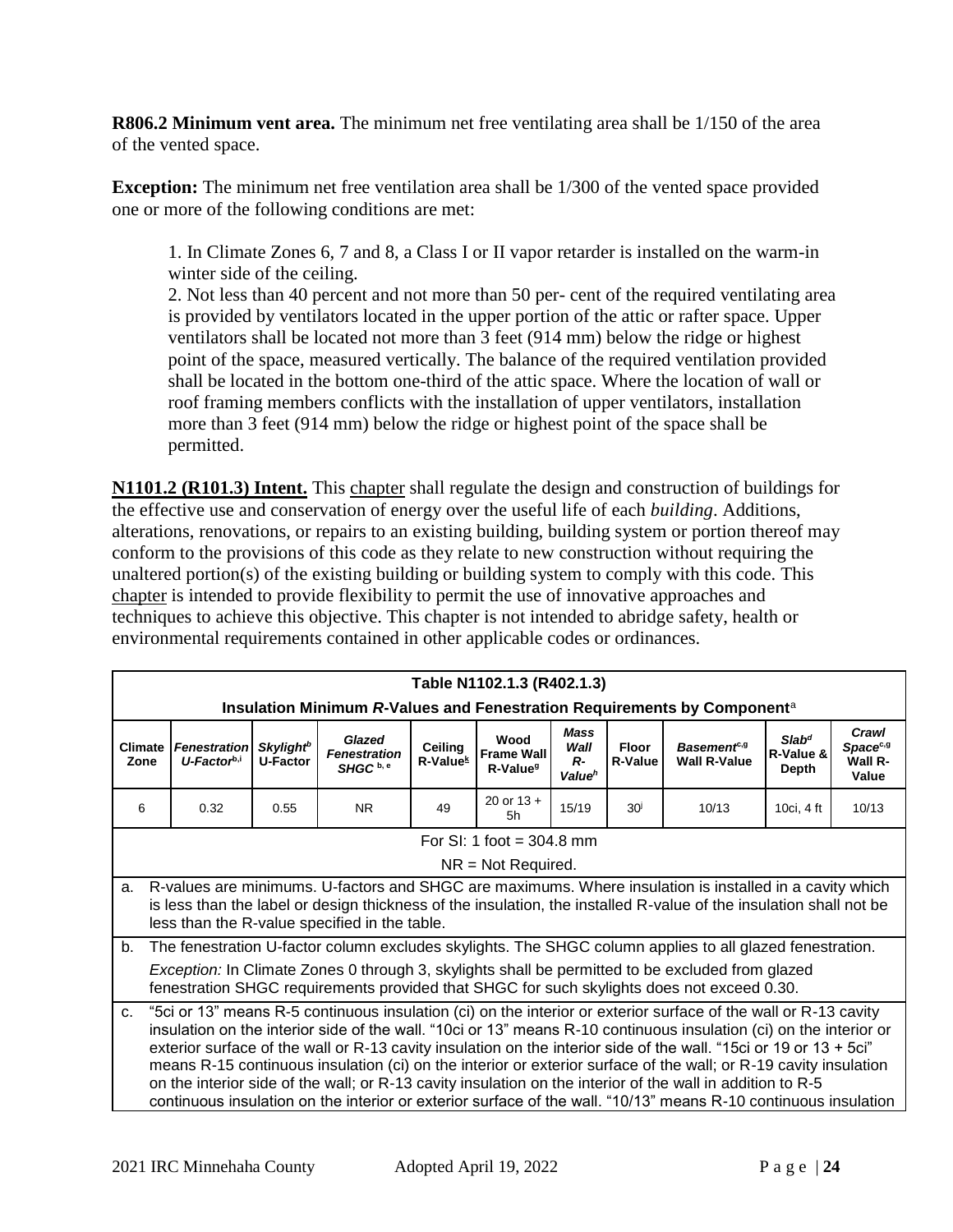|     | on the interior or exterior of the home or R-13 cavity insulation on the interior of the basement wall. "15/19"<br>means R-15 continuous insulation on the interior or exterior of the home or R-19 cavity insulation on the<br>interior of the basement wall. Alternatively, compliance with "15/19" shall be R-13 cavity insulation on the<br>interior of the basement wall plus R-5 continuous insulation on the interior or exterior of the home. |
|-----|-------------------------------------------------------------------------------------------------------------------------------------------------------------------------------------------------------------------------------------------------------------------------------------------------------------------------------------------------------------------------------------------------------------------------------------------------------|
| d.  | R-5 insulation shall be provided under the full slab area of a heated slab in addition to the required slab edge<br>insulation R-value for slabs, as indicated in the table. The slab edge insulation for heated slabs shall not be<br>required to extend below the slab.                                                                                                                                                                             |
| е.  | There are no SHGC requirements in the Marine Zone.                                                                                                                                                                                                                                                                                                                                                                                                    |
| f.  | Basement wall insulation is not required in warm humid locations as defined by Figure N1101.7 and<br>Table N1101.7.                                                                                                                                                                                                                                                                                                                                   |
| g.  | The first value is cavity insulation; the second value is continuous insulation. Therefore, as an example,<br>"13 + 5" means R-13 cavity insulation plus R-5 continuous insulation.                                                                                                                                                                                                                                                                   |
| h.  | Mass walls shall be in accordance with Section N1102.2.5. The second R-value applies where more than<br>half of the insulation is on the interior of the mass wall.                                                                                                                                                                                                                                                                                   |
| Li. | A maximum U-factor of 0.32 shall apply in Climate Zones 3 through 8 to vertical fenestration products<br>installed in buildings located either:<br>Above 4,000 feet in elevation; or<br>$1_{\cdot}$<br>In windborne debris regions where protection of openings is required by Section R301.2.1.2.<br>2.                                                                                                                                              |
| ١j. | Alternatively, insulation sufficient to fill the framing cavity providing not less than an R-value of R-19.                                                                                                                                                                                                                                                                                                                                           |
| k.  | The minimum R-value for ceilings is further based on a minimum 6-inch (152 mm) heel height to allow the<br>ceiling insulation to extend over the top plate.                                                                                                                                                                                                                                                                                           |

For SI: 1 foot = 304.8 mm.

a. *R*-values are minimums. *U*-factors and SHGC are maximums. When insulation is installed in a cavity which is less than the label or design thickness of the insulation, the installed *R*-value of the insulation shall not be less than the *R*-value specified in the table.

b. The fenestration *U*-factor column excludes skylights. The SHGC column applies to all glazed fenestration. **Exception:** Skylights may be excluded from glazed fenestration SHGC requirements in Climate Zones 1 through 3 where the SHGC for such skylights does not exceed 0.30.

c. "15/19" means R-15 continuous insulation on the interior or exterior of the home or R-19 cavity insulation at the interior of the basement wall. "15/19" shall be permitted to be met with R-13 cavity insulation on the interior of the basement wall plus R-5 continuous insulation on the interior or exterior of the home. "10/13" means R-10 continuous insulation on the interior or exterior of the home or R-13 cavity insulation at the interior of the basement wall. The perimeter wall of an enclosed mechanical room is allowed to not be a component of the thermal envelope.

d. R-5 shall be added to the required slab edge *R*-values for heated slabs. Insulation depth shall be the depth of the footing or 2 feet, whichever is less in Zones 1 through 3 for heated slabs.

e. There are no SHGC requirements in the Marine Zone.

f. Basement wall insulation is not required in warm-humid locations as defined by Figure N1101.10 and Table N1101.10.

g. Or insulation sufficient to fill the framing cavity, R-19 minimum.

h. The first value is cavity insulation, the second value is continuous insulation, so "13+5" means R-13 cavity insulation plus R-5 continuous insulation.

i. The second *R*-value applies when more than half the insulation is on the interior of the mass wall.

j. The minimum R-value for ceilings is further based on a minimum 6-inch (152 mm) heel height to allow the ceiling insulation to extend over the top plate.

#### **N1102.2.8.1 (R402.2.8.1) Basement wall insulation installation.** Where basement walls are

insulated, the insulation shall be installed from the top of the basement wall down to 10 feet (3,048 mm) below grade or to the basement floor, whichever is less.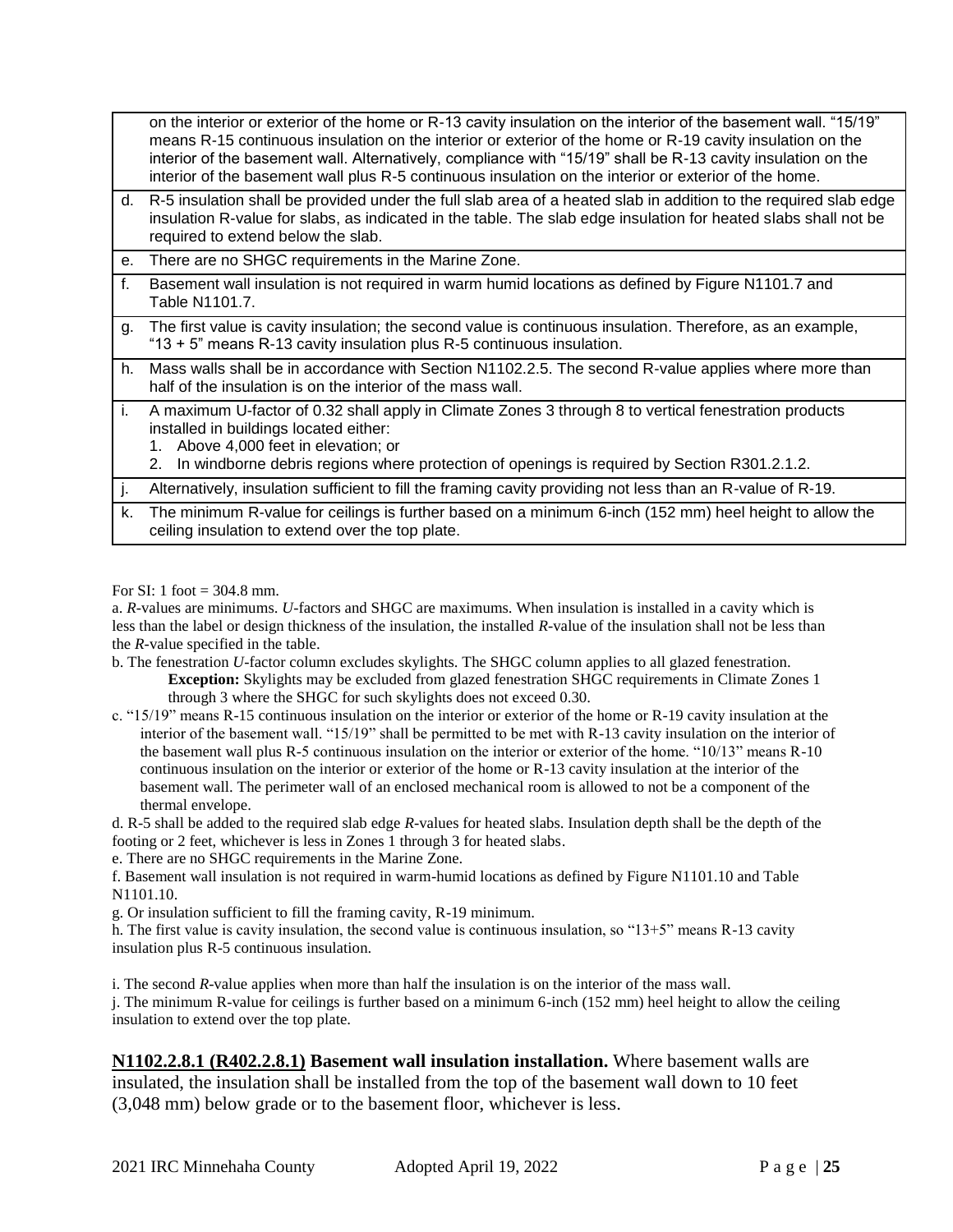**Exception:** Exterior basement walls of enclosed mechanical rooms.

**N1102.4.1.2 (R402.4.1.2) Testing.** Not adopted by the Minnehaha County.

**N1102.4.1.3 (R402.4.1.3) Leakage rate.** Not adopted by Minnehaha County.

**N1102.4.4 (R402.4.4) Rooms containing fuel-burning appliances.** Not adopted by Minnehaha County.

**N1102.4.6 (R402.4.6) Electrical and communication outlet boxes (air-sealed boxes).** Not adopted by Minnehaha County.

**N1103.3.1 (R403.3.1) Ducts located outside conditioned space.** Supply and return ducts located outside conditioned space shall be insulated to an R-value of not less than R-8 for ducts 3 inches (76 mm) in diameter and larger and not less than R-6 for ducts smaller than 3 inches (76 mm) in diameter.

**N1103.3.5 (R403.3.5) Duct testing.** Not adopted by the Minnehaha County.

**N1103.5 (R403.5) Service hot water systems.** Energy conservation measures for service hot water systems shall be in accordance with the Uniform Plumbing Code.

**N1103.6.3 (R403.6.3) Testing.** Not adopted by Minnehaha County.

**N1104.1 (R404.1) Lighting equipment (Mandatory).** Not adopted by Minnehaha County.

**N1109.2 (R501.2) Compliance.** *Additions*, *alterations*, *repairs* or changes of occupancy to, or relocation of, an existing *building*, *building* system or portion thereof may comply with [Section](https://codes.iccsafe.org/lookup/IRC2021P1_Pt04_Ch11_SecN1110/1722) N1110, [N1111,](https://codes.iccsafe.org/lookup/IRC2021P1_Pt04_Ch11_SecN1111/1722) [N1112](https://codes.iccsafe.org/lookup/IRC2021P1_Pt04_Ch11_SecN1112/1722) or [N1113,](https://codes.iccsafe.org/lookup/IRC2021P1_Pt04_Ch11_SecN1113/1722) respectively, in this code. Changes where unconditioned space is changed to *conditioned space* shall comply with [Section N1110.](https://codes.iccsafe.org/lookup/IRC2021P1_Pt04_Ch11_SecN1110/1722)

**N1110.1 (R502.1) General.** *Additions* to an existing *building*, *building* system or portion thereof may conform to the provisions of this chapter as they relate to new construction without requiring the unaltered portion of the existing *building* or *building* system to comply with this chapter. *Additions* shall not create an unsafe or hazardous condition or overload existing *building* systems. An *addition* shall be deemed to comply with this chapter where the *addition* alone complies, where the existing *building* and *addition* comply with this chapter as a single *building*, or where the *building* with the *addition* does not use more energy than the existing *building*. *Additions* shall be in accordance with [Section N1110.2](https://codes.iccsafe.org/lookup/IRC2021P1_Pt04_Ch11_SecN1110.2/1722) or [N1110.3.](https://codes.iccsafe.org/lookup/IRC2021P1_Pt04_Ch11_SecN1110.3/1722)

**N1111.1 (R503.1) General.** *Alterations* to any *building* or structure may comply with the requirements of the code for new construction, without requiring the unaltered portions of the existing building or building system to comply with this chapter. *Alterations* shall be such that the existing *building* or structure is not less conforming with the provisions of this chapter than the existing building or structure was prior to the *alteration*.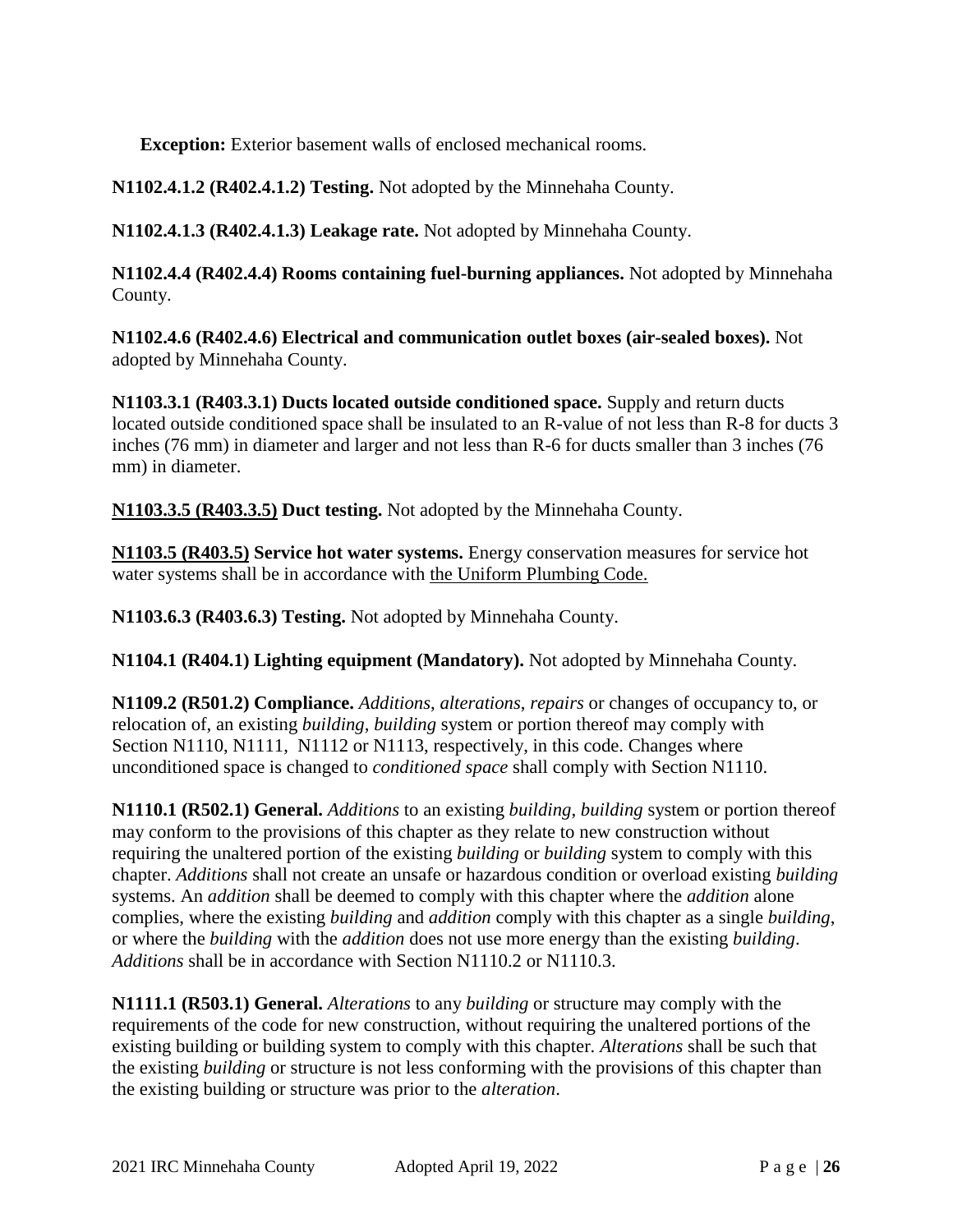*Alterations* shall not create an unsafe or hazardous condition or overload existing *building* systems. *Alterations* shall be such that the existing *building* or structure does not use more energy than the existing *building* or structure prior to the *alteration*. *Alterations* to existing *buildings* shall comply with [Sections N1111.1.1](https://codes.iccsafe.org/lookup/IRC2021P1_Pt04_Ch11_SecN1111.1.1/1722) through [N1111.1.4.](https://codes.iccsafe.org/lookup/IRC2021P1_Pt04_Ch11_SecN1111.1.4/1722)

**N1112.1 (R504.1)** *Buildings*, structures and parts thereof may be repaired in compliance with [Section N1109.3](https://codes.iccsafe.org/lookup/IRC2021P1_Pt04_Ch11_SecN1109.3/1722) and this section. Work on nondamaged components necessary for the required repair of damaged components shall be considered to be part of the *repair* and shall not be subject to the requirements for *alterations* in this chapter. Routine maintenance required by [Section N1109.3,](https://codes.iccsafe.org/lookup/IRC2021P1_Pt04_Ch11_SecN1109.3/1722) ordinary *repairs* exempt from *permit*, and abatement of wear due to normal service conditions shall not be subject to the requirements for *repairs* in this section.

**N1113.1 (R505.1) General.** Any space that is converted to a *dwelling unit* or portion thereof from another use or occupancy may comply with this chapter.

**Exception:** Where the simulated performance option in [Section N1105](https://codes.iccsafe.org/lookup/IRC2021P1_Pt04_Ch11_SecN1105/1722) is used to comply with this section, the annual energy cost of the *proposed design* is permitted to be 110 percent of the annual energy cost allowed by [Section N1105.2.](https://codes.iccsafe.org/lookup/IRC2021P1_Pt04_Ch11_SecN1105.2_TblN1105.2/1722)

**M1305.1.3.1 Ground clearance.** *Equipment* and *appliances* supported from the ground shall be level and firmly supported on a concrete slab or other *approved* material extending not less than 1 ½ inches (38 mm) above the adjoining ground. Such support shall be in accordance with the manufacturer's installation instructions. *Appliances* suspended from the floor shall have a clearance of not less than 6 inches (152 mm) from the ground.

**M1305.1.3.3 Electrical requirements.** A luminaire controlled by a switch located at the required passageway opening and a receptacle outlet shall be installed at or near the appliance location in accordance with National Electric Code. Exposed lamps shall be protected from damage by location or lamp guards.

**M1502.4.2 Duct installation.** Exhaust ducts shall be supported at 4-foot (1219 mm) intervals and shall be secured in place. The insert end of the duct shall extend into the adjoining duct or fitting in the direction of airflow. Exhaust duct joints shall be sealed in accordance with Section M1601.4.1. Ducts shall not be joined with screws or similar fasteners that protrude into the inside of the duct. Where dryer exhaust ducts are enclosed in wall or ceiling cavities, such cavities shall allow the installation of the duct without deformation.

**M1504.2 Duct length.** The length of exhaust and supply ducts used with ventilating equipment shall not exceed the lengths determined in accordance with Table M1506.2 as revised.

# **TABLE M1504.2 DUCT LENGTH**

| (CFM)<br>Airtiow Rating<br>Fan     | $-80$ | $1 \wedge r$<br>$-$ | $-200$<br>$20 - 7$ | 300<br>201- | 300<br>Jver |
|------------------------------------|-------|---------------------|--------------------|-------------|-------------|
| Minimum duct diameter (<br>(nches) |       |                     |                    |             |             |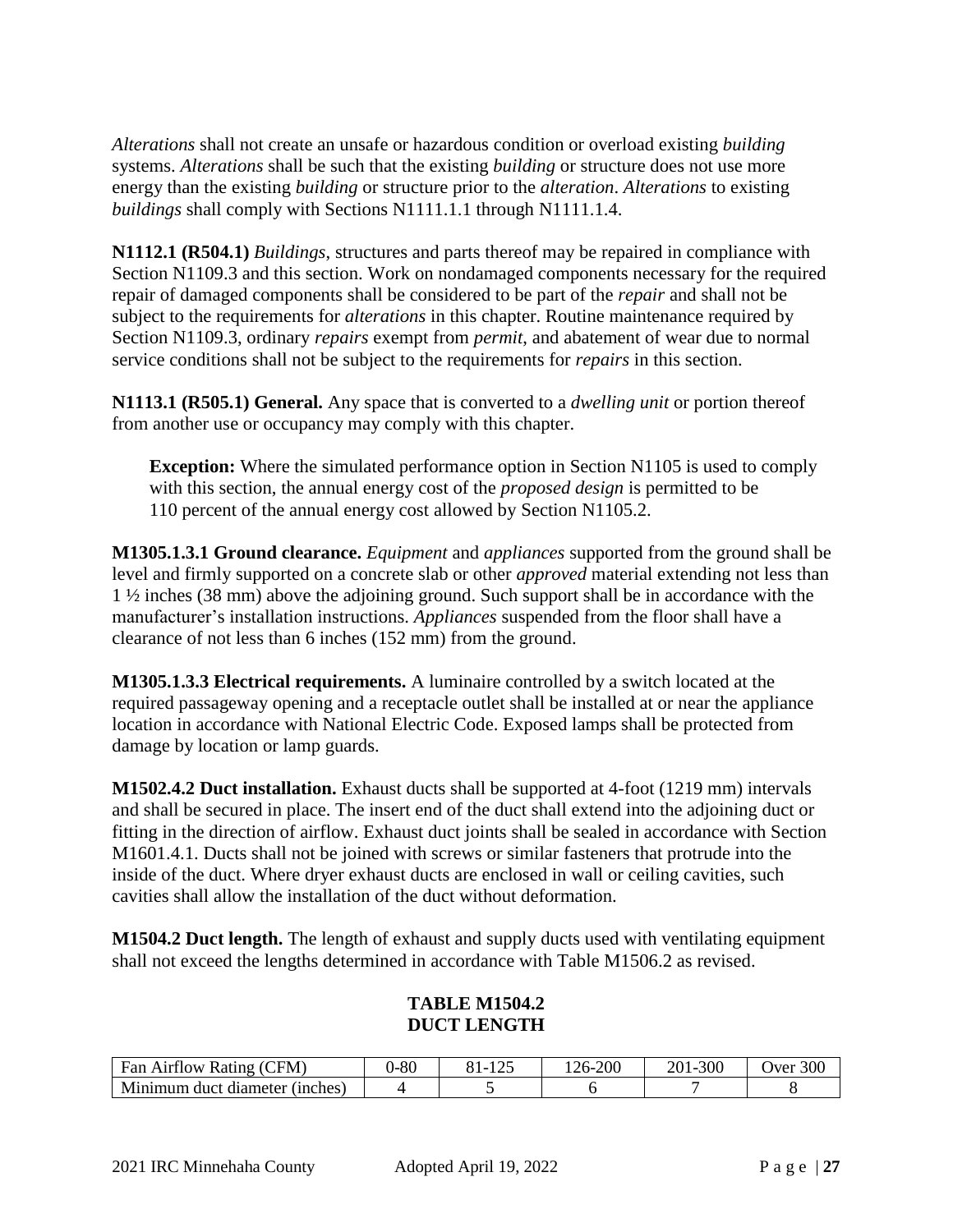**M1504.3 Exhaust openings.** Air exhaust openings shall terminate as follows:

- 1. Not less than 3 feet (914 mm) from property lines.
- 2. Not less than 3 feet (914 mm) from gravity air intake openings, operable windows and doors. 3
- 3. Not less than 10 feet (3048 mm) from mechanical air intake openings except where the exhaust opening is located not less than 3 feet (914 mm) above the air intake opening. Openings shall comply with Sections R303.5.2 and R303.6.
- 4. Minimum clearance between the exhaust and intake openings of an HRV/PRV system shall be in accordance with the manufacturer's installation instructions.

**M1505.4 Whole-house mechanical ventilation system.** Whole-house mechanical ventilation systems shall be designed in accordance with Sections M1505.4.1 through M1505.4.4.

### **Exceptions:**

- 1. A bathroom exhaust fan shall operate continuously at a minimum rate of 20 cfm. A 6 inch-round passive makeup air shall be provided. If opening directly into the occupied space, such opening shall not decrease the comfort conditions of the occupied space. Such opening may also be used to provide combustion air for fuel-fired appliances if sized and designed for combustion air purposes. If opening into the mechanical room, permanent openings shall be provided between the mechanical room and occupied space to provide a path of travel for the air. The exhaust fan shall be located in the bathroom farthest away from the source of makeup air and shall be rated for 0.8 sones or less.
- 2. A 4-inch-round outdoor air duct connected to the return side of the air handler. The duct shall be insulated to a minimum R-6 and shall connect to the return duct within 8 feet of the air handler connection, not above a finished ceiling.

### **TABLE M1505.4.4 MINIMUM REQUIRED LOCAL EXHAUST RATES FOR ONE- AND TWO-FAMILY DWELLINGS**

| AREA TO BE EXHAUSTED | <b>EXHAUST RATES</b>                  |
|----------------------|---------------------------------------|
| Bathrooms - Toilet   | Mechanical exhaust capacity of 50 cfm |
| Rooms                | intermittent or 20 cfm continuous     |

#### **Section M1506 Subslab Soil Exhaust Systems.**

**M1506.1 General.** When a subslab soil exhaust system is provided, the duct shall conform to the requirements of this section.

**M1506.2 Materials.** Subslab soil exhaust system duct material shall be air duct material listed and labeled to the requirements of UL 181 for Class 0 air ducts, or any of the following piping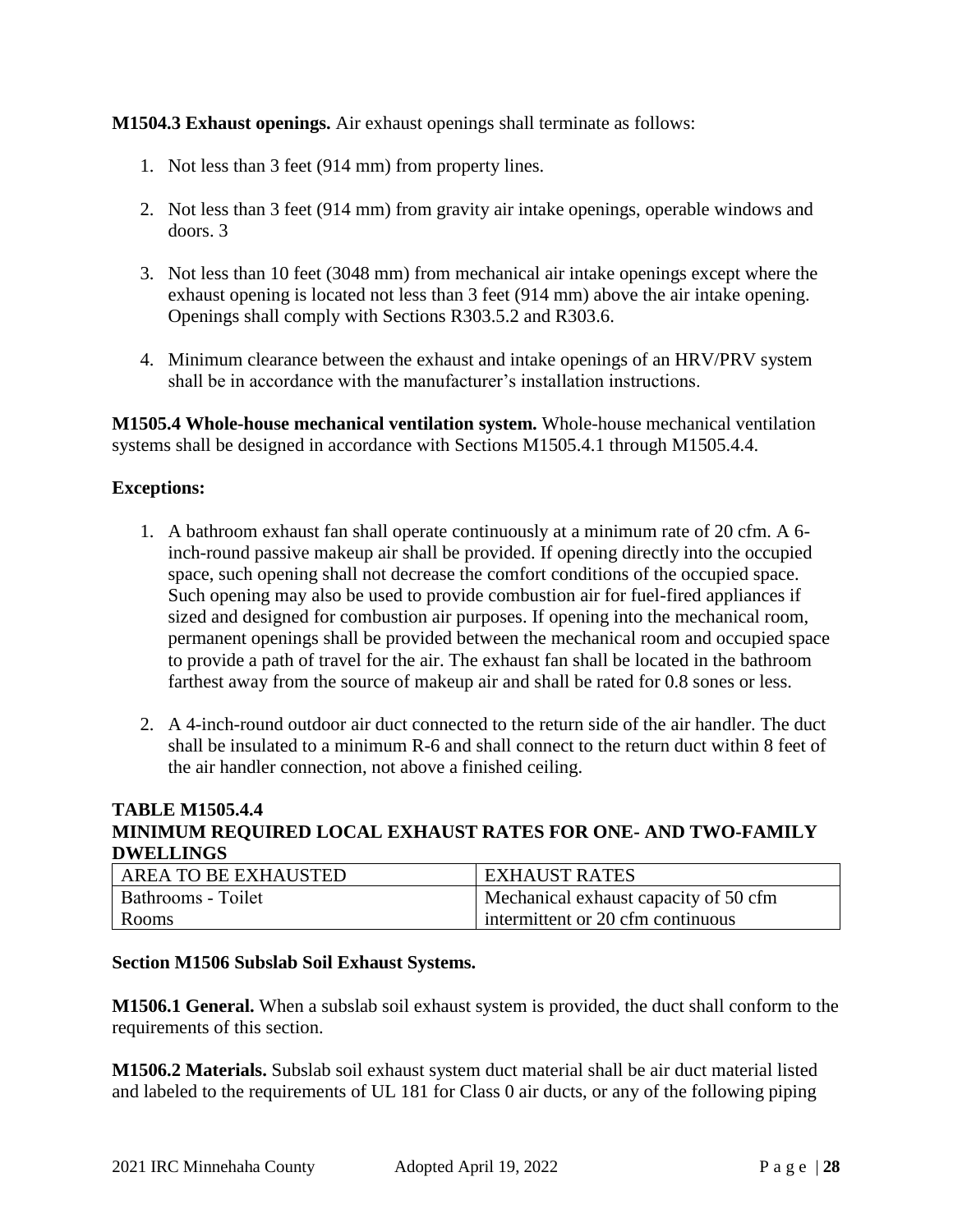materials that comply with the *Plumbing Code* as building sanitary drainage and vent pipe: cast iron; galvanized steel; brass or copper pipe; copper tube of a weight not less than that of copper drainage tube, Type DWV; and plastic piping.

**M1506.3 Grade.** Exhaust system ducts shall not be trapped and shall have a minimum slope of 1/8 unit vertical in 12 units horizontal (1 percent slope).

**M1506.4 Termination.** Subslab soil exhaust system ducts shall extend through the roof and terminate at least 6 inches (152 mm) above the roof and at least 10 feet (3,048 mm) from any operable openings or air intake.

**M1601.1.1 Above-ground duct systems.** Above-ground *duct systems* shall conform to the following:

1. *Equipment* connected to *duct systems* shall be designed to limit discharge air

temperature to not greater than  $250^{\circ}$ F (121 $^{\circ}$ C)

2. Factory-made ducts shall be listed and labeled in accordance with UL 181 and installed in accordance with the manufacturer's instructions. Flexible air ducts shall be limited in length to 14 feet. Flexible air connectors are not allowed.

3. Fibrous glass duct construction shall conform to the SMACNA *Fibrous Glass Duct Construction Standards* or NAIMA *Fibrous Glass Duct Construction Standards*.

4. Field-fabricated and shop-fabricated metal and flexible duct constructions shall conform to the SMACNA HVAC *Duct Construction Standards*—*Metal and Flexible*  except as allowed by Table M1601.1.1. Galvanized steel shall conform to ASTM A 653, except that sheet steel and strip used for duct, connectors, and round duct shall be G40 galvanized steel of lock-forming quality.

5. The use of gypsum products to construct return air ducts or plenums is permitted, provided that the air temperature does not exceed 125°F (52°C) and exposed surfaces are not subject to condensation.

6. *Duct systems* shall be constructed of materials having a flame spread index of not greater than 200.

7. Stud wall cavities and the spaces between solid floor joists to be used as air plenums shall comply with the following conditions:

7.1. These cavities or spaces shall not be used as a plenum for supply air.

7.2. These cavities or spaces shall not be part of a required fire-resistance-rated assembly.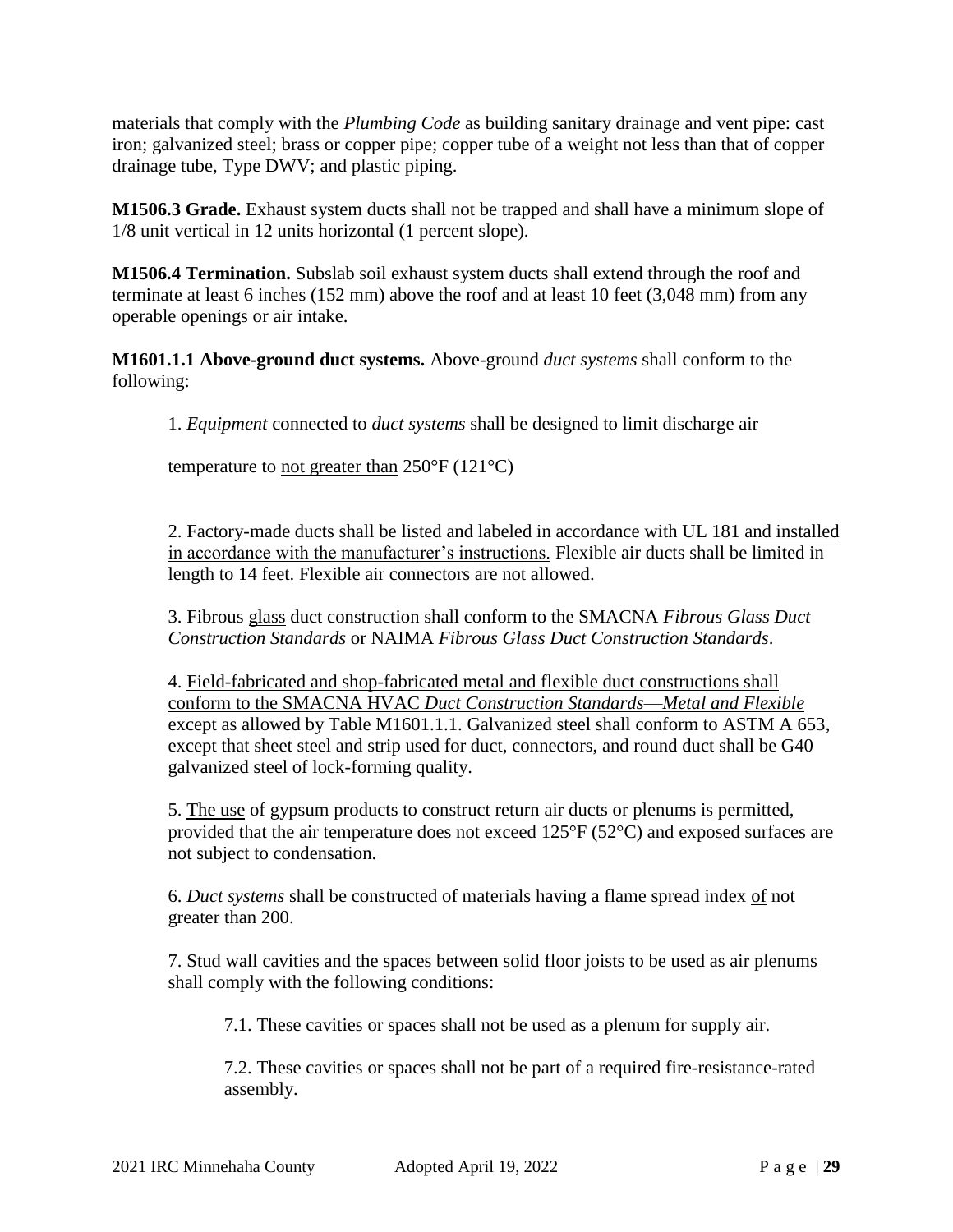7.3. Stud wall cavities shall not convey air from more than one floor level.

7.4. Stud wall cavities and joist-space plenums shall be isolated from adjacent concealed spaces by tight-fitting fire blocking in accordance with Section R302.11. Fire blocking materials used for isolation shall comply with Section R302.11.1.

7.5. Stud wall cavities in the outside walls of the building envelope assemblies shall not be utilized as air plenums.

8. Volume dampers, equipment and other means of supply, return and exhaust air adjustment used in system balancing shall be provided with access.

**M1601.1.2 Underground duct systems.** Underground duct systems shall be constructed of approved concrete, clay, metal or plastic. The maximum design temperature for systems utilizing plastic duct and fittings shall be 150°F (66°C). Metal ducts shall be protected from corrosion in an approved manner or shall be completely encased in concrete not less than 2 inches (51 mm) thick. Nonmetallic ducts shall be installed in accordance with the manufacturer's instructions. Plastic pipe and fitting materials shall conform to cell classification 12454-B of ASTM D1248 or ASTM D1784 and external loading properties of ASTM D2412. Ducts shall slope to a drainage point that has access. Ducts shall be sealed, secured, and tested prior to encasing the ducts in concrete or direct burial. Metallic ducts having an approved protective coating and nonmetallic ducts shall be installed in accordance with the manufacturer's instructions.

**M1601.4.1 Joints, seams and connections.** Longitudinal and transverse joints, seams and connections in metallic and nonmetallic ducts shall be constructed as specified in SMACNA HVAC *Duct Construction Standards—Metal and Flexible* and NAIMA *Fibrous Glass Duct Construction Standards*. Joints, longitudinal and transverse seams, and connections in ductwork outside the building thermal envelope; all return ducts located within 10 feet (3.05 m) of any appliance or all return ducts within a mechanical room; and all supply main trunk ducts and branch duct connections to the main trunk ducts shall be securely fastened and sealed with welds, gaskets, mastics (adhesives), mastic-plus-embedded-fabric systems, liquid sealants or tapes. Tapes and mastics used to seal fibrous glass ductwork shall be *listed* and *labeled* in accordance with UL 181A and shall be marked "181A-P" for pressure-sensitive tape, "181 A-M" for mastic or "181 A-H" for heat-sensitive tape.

Tapes and mastics used to seal metallic and flexible air ducts and flexible air connectors shall comply with UL 181B and shall be marked "181 B-FX" for pressure-sensitive tape or "181 BM" for mastic. Duct connections to flanges of air distribution system equipment shall be sealed and mechanically fastened. Mechanical fasteners for use with flexible nonmetallic air ducts shall comply with UL 181B and shall be marked 181B-C. Crimp joints for round metallic ducts shall have a contact lap of not less than 1 inch (25 mm) and shall be mechanically fastened by means of not less than three sheet-metal screws or rivets equally spaced around the joint.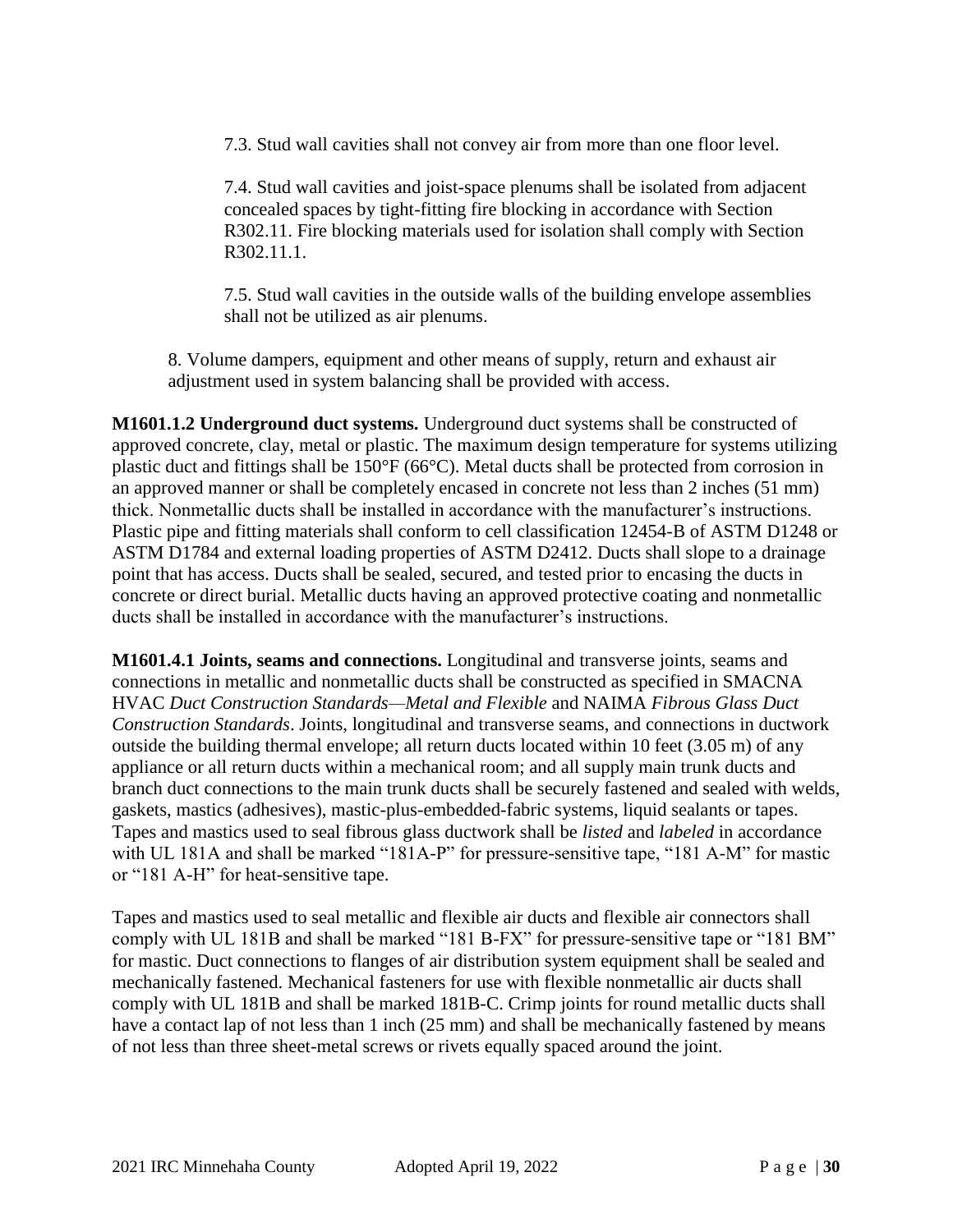Closure systems used to seal all ductwork shall be installed in accordance with the manufacturers' instructions.

### **Exceptions:**

- 1. Spray polyurethane foam shall be permitted to be applied without additional joint seals.
- 2. Where a duct connection is made that is partially inaccessible, three screws or rivets shall be equally spaced on the exposed portion of the joint so as to prevent a hinge effect.
- 3. For ducts having a static pressure classification of less than 2 inches of water column (500 Pa), additional closure systems shall not be required for continuously welded joints and seams and locking-type joints and seams of other than the snap-lock and button-lock types.

**M1601.4.4 Support.** Factory-made ducts listed in accordance with UL 181 shall be supported in accordance with the manufacturer's installation instructions. Field- and shop-fabricated fibrous glass ducts shall be supported in accordance with the SMACNA *Fibrous Glass Duct Construction Standards* or the NAIMA *Fibrous Glass Duct Construction Standards*. Field- and shop-fabricated metal and flexible ducts shall be supported in accordance with the SMACNA HVAC *Duct Construction Standards—Metal and Flexible*. Metal ducts shall be supported by 1/2-inch-wide (13 mm) 18-gage, 1-inch-wide (25 mm) 24-gage, or 1 1/2-inch-wide (39 mm) 26 gage metal straps or 12-gage galvanized wire at intervals not exceeding 10 feet (3048 mm) or other *approved* means.

**G2402.3 (201.3) Terms defined in other codes.** Where terms are not defined in this code and are defined in the *International Building Code*, *International Fire Code*, NFPA-70, *International Mechanical Code*, *International Fuel Gas Code*, or *Uniform Plumbing Code*, such terms shall have meanings ascribed to them as in those codes.

**G2407.6 (304.6) Outdoor combustion air.** Outdoor *combustion* air shall be provided through opening(s) to the outdoors in accordance with Section G2407.6.1, G2407.6.2, or G2407.6.3. The minimum dimension of air openings shall be not less than 3 inches (76 mm).

Combustion air intake opening shall be located a minimum of 3 feet (914 mm) from a gas meter.

**G2407.6.3 Alternate combustion air sizing.** As an alternate the net free area of openings, ducts, or plenums supplying air to an area containing gas- and oil-burning appliances shall be in accordance with B149.1-10, Natural Gas and Propane Installation Code, published by the Canadian Standards Association (CSA).

The combustion air duct is required to be upsized one diameter size when a dryer is installed in the same room as the combustion air.

**G2408.1 (305.1) General.** *Equipment* and *appliances* shall be installed as required by the terms of their approval, in accordance with the conditions of listing, the manufacturer's instructions and this code. Manufacturer's installation instructions shall be available on the job site at the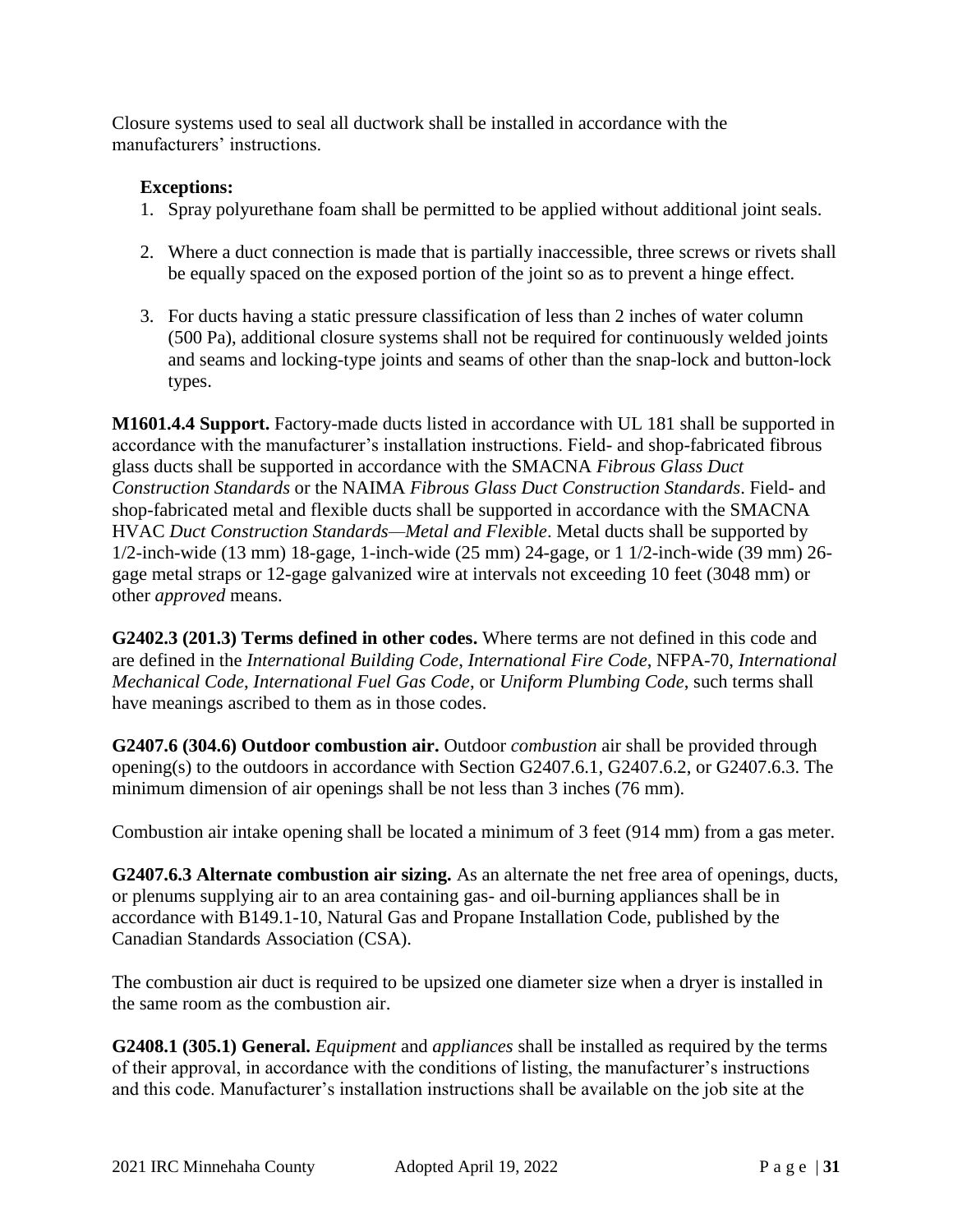time of inspection. Where a code provision is less restrictive than the conditions of the listing of the *equipment* or *appliance* or the manufacturer's installation instructions, the conditions of the listing and the manufacturer's installation instructions shall apply.

After completion of the installation, all safety and operating controls and venting shall be tested before placing the burner in service in accordance with the manufacturer's installation instructions. The following requirements need to be recorded and affixed to the inside of the gas train access panel:

- 1. The rate of flow of the gas or fuel shall be adjusted to within plus or minus 5 percent of the required Btu/hr rating at the manifold pressure specified by the manufacturer. When the prevailing pressure is less than the manifold pressure specified, the rates shall be adjusted at the prevailing pressure.
- 2. The gas inlet pressure per the manufacturer's installation settings.
- 3. The temperature rise across the heat exchanger per the manufacturer's installation settings.
- 4. The static pressure of the supply and return ducts per the manufacturer's installation settings.

Unlisted *appliances approved* in accordance with Section G2404.3 shall be limited to uses recommended by the manufacturer and shall be installed in accordance with the manufacturer's instructions, the provisions of this code and the requirements determined by the *code official*.

**G2408.4 (305.7)** Equipment and appliances installed at grade level shall be supported on a level concrete slab or other approved material extending not less than 1½ inches (38 mm) above adjoining grade or shall be suspended not less than 6 inches (152 mm) above adjoining grade. Such supports shall be installed in accordance with the manufacturer's instructions.

**G2410.2 (309.2) Connections.** Electrical connections between appliances and the building wiring, including the grounding of the appliances, shall conform to Chapters 34 through 43 the National Electric Code.

**G2415.2 (404.2) CSST.** CSST piping systems shall be installed in accordance with the terms of their approval, the conditions of listing, the manufacturer's instructions and this code.

The piping located on the exterior extending from the gas meter to the inside of the structure shall be a metallic pipe in compliance with Section G2414.4. The entrance into the structure shall be provided with the appropriate transition flange where an alternate gas piping material is utilized on the inside of the structure.

**G2415.3 (404.3) Prohibited locations.** *Piping* shall not be installed in or through a ducted supply, return or exhaust, or a clothes chute, *chimney* or gas vent, dumbwaiter or elevator shaft.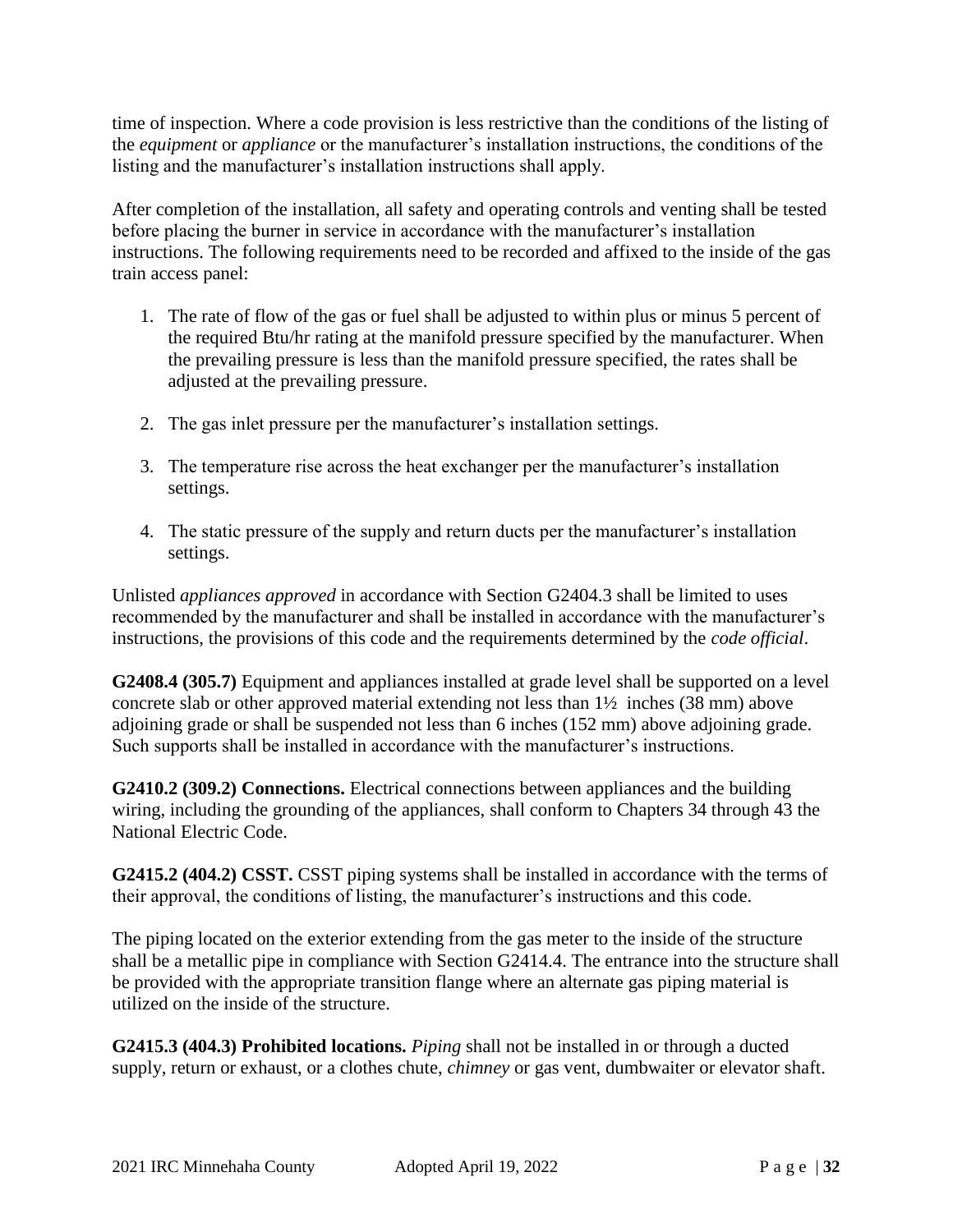**G2415.6 (404.6) Piping through foundation walls.** Underground piping, where installed through the outer foundation or basement wall of a building shall be encased in a protective sleeve or protected by an approved device or method. The space between the gas piping and the sleeve and between the sleeve and the wall shall be sealed to prevent the entry of gas and water.

**G2415.12 (404.12) Minimum burial depth.** Underground piping systems shall be installed a minimum depth of 12 inches (305 mm) below grade, The minimum depth shall be increased to 18 inches (457 mm) if external damage to the piping or tubing from external forces is likely to result. Where a minimum of 12 inches (305 mm) of depth cannot be provided, the pipe shall be installed in conduit or bridged (shielded).

**G2415.12.1(404.12.1) Individual outdoor appliances.** Not adopted by Minnehaha County.

**G2420.1.2 (409.1.2) Prohibited locations.** Shutoff valves shall be prohibited in concealed locations, furnace plenums, and accessible spaces between a fixed ceiling and a dropped ceiling unless serving a gas appliance installed in that space.

*Part VII—Plumbing.* The following chapters are not adopted by Minnehaha County: Chapter 25—Plumbing Administration; Chapter 26—General Plumbing Requirements; Chapter 27— Plumbing Fixtures; Chapter 28—Water Heaters; Chapter 29—Water Supply and Distribution, except Section P2904 Dwelling Unit Fire Sprinkler System; Chapter 30—Sanitary Drainage; Chapter 31—Vents; Chapter 32—Traps; and Chapter 33—Storm Drainage.

The provisions of the most current plumbing code adopted by the South Dakota State Plumbing Commission shall apply to the installation, alterations, repairs, and replacement of plumbing systems, including equipment, appliances, fixtures, and appurtenances, and where connected to a water or sewage system for detached one- and two-family dwellings and multiple single-family dwellings (town houses) not more than three stories high with separate means of egress and their accessory structures.

*Part VIII—Electrical.* The following chapters are not adopted by the Minnehaha County: Chapter 34—General Requirements; Chapter 35—Electrical Definitions; Chapter 36—Services; Chapter 37—Branch Circuit and Feeder Requirements; Chapter 38—Wiring Methods; Chapter 39—Power and Lighting Distribution; Chapter 40—Device and Luminaires; Chapter 41— Appliance Installation; Chapter 42—Swimming Pools; Chapter 43—Class 2 Remote-Control, Signaling and Power-Limited Circuits.

The provisions of the National Electrical Code as adopted by the South Dakota State Electrical Commission shall apply to the installation, alteration, repair, relocation, replacement, addition to, use, or maintenance of any electrical system, apparatus, wiring, or equipment for electrical, light, heat, power, fire alarms, and associate controls for detached one- and two-family dwellings and multiple single-family dwellings (town houses) not more than three stories high with separate means of egress and their accessory structures.